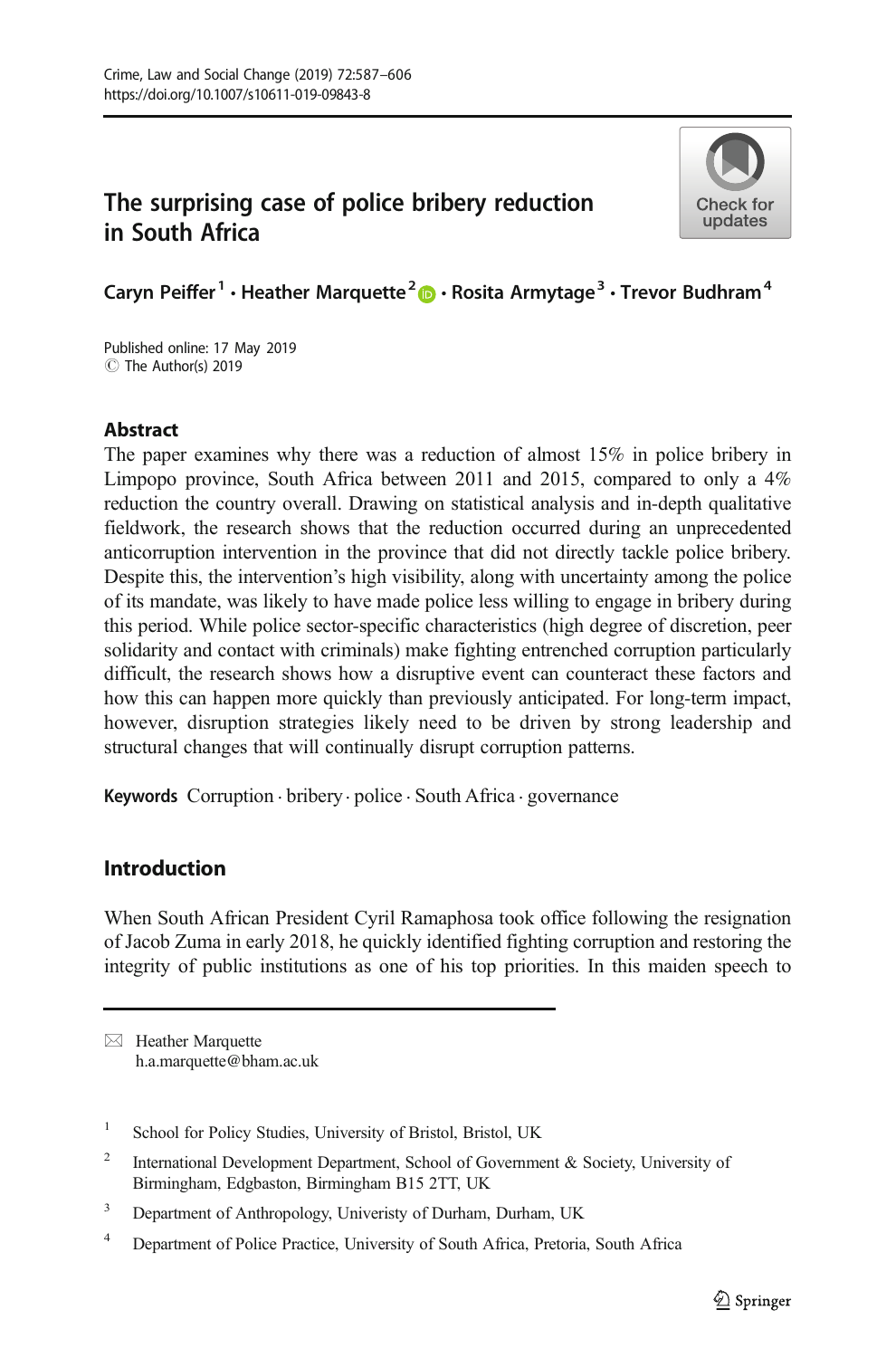parliament, he said, 'A new dawn is upon us and a wonderful dawn has arrived … This is the year in which we will turn the tide of corruption in our public institutions' [[1\]](#page-17-0). This was celebrated in the world's media, even as the scale of the challenges facing him were set out in detail (see, for example, [\[2](#page-17-0)–[5\]](#page-17-0)). Perceptions of how South Africa's corruption problem compares to other nations have worsened in the last decade: the country was ranked 43rd out of 179 countries on Transparency International's Corruption Perceptions Index in 2007, in which a lower ranking indicates a control of corruption, but had risen to 71st out of 180 countries a decade later, in 2017 [\[6,](#page-17-0) [7\]](#page-17-0). Indeed, South Africa has recently been described as possessing a "unique politicalcriminal climate of corruption" ( $[8]$  $[8]$  $[8]$ : 3;  $[9]$  $[9]$ ).

Fifteen years ago, Transparency International's Global Corruption Barometer (GCB), a household level survey, posed the question to its South African respondents: if given a "magic wand" that could eliminate corruption from one institution in the country, what institutions would you wave it at? The police garnered the most votes: almost a quarter of South Africans volunteered the police as their first choice, while only 4 % named the courts, by comparison  $[10]$  $[10]$ . Faull  $[8]$  $[8]$  writes that the reason why police corruption is such a salient issue is because 'the police represent the only visible point of support and hope for a safer future'.

The South Africa Police Services (SAPS) is mandated by Section 205 of the Constitution [[11\]](#page-17-0) to prevent, combat and investigate crimes, including corruption. However, among South Africa's public, there is little faith in the SAPS's ability or willingness to do so. According to the South African Social Attitudes Survey—a nationally representative household level survey of citizens' attitudes—two-thirds of South Africans believe that the most corrupt government officials in South Africa are located in the national police service (as reported by [[12\]](#page-17-0)).

Perceptions of corruption in the police have likely been shaped by the many highprofile cases of corruption right at the top of SAPS. For example, in June 2001, the National Head of Organised Crime, Assistant National Commissioner Albert Eksteen, was arrested and faced more than 100 charges related to fraud [[13](#page-17-0)]. A year earlier, KwaZulu-Natal Provincial Head of Organised Crime, Piet Meyer, was charged with bribes and protecting criminal syndicates ([[14](#page-17-0)]: 5). Former Head of Crime Intelligence Richard Mdluli was also arrested on corruption and murder charges; though he was not eventually convicted, he was relieved of his duties after six years on suspension, throughout which he received his salary [\[15\]](#page-17-0).

Few cases, though, are as infamous as that of Jacky Selebi, the former National Police Commissioner (2000–2009). In 2010, Selebi was found guilty of corruption, fraud and racketeering for contravening Section 4(1)(a) of the Prevention and Combating of Corrupt Activities Act (12 of 2004) [[16](#page-17-0)]. He was convicted of corruption after accepting bribes from drug dealer Glenn Agliotti in exchange for, among other things, top secret police reports [\[17](#page-17-0)]. The track records of those following Selebi, as the National Police Commissioner, have been similarly unimpressive. Bheki Cele (2009– 2012) replaced Selebi but was removed, as well, under suspicion that he was involved in corruption [[18](#page-17-0)]. Rhiah Phiyega (2012–2015) followed but was removed because of her lack of fitness to hold office rather than for corruption [\[19\]](#page-17-0), though Khomotso Phahlane (2015–2017), Phiyega's replacement, was recently removed for involvement in corruption [[20\]](#page-17-0).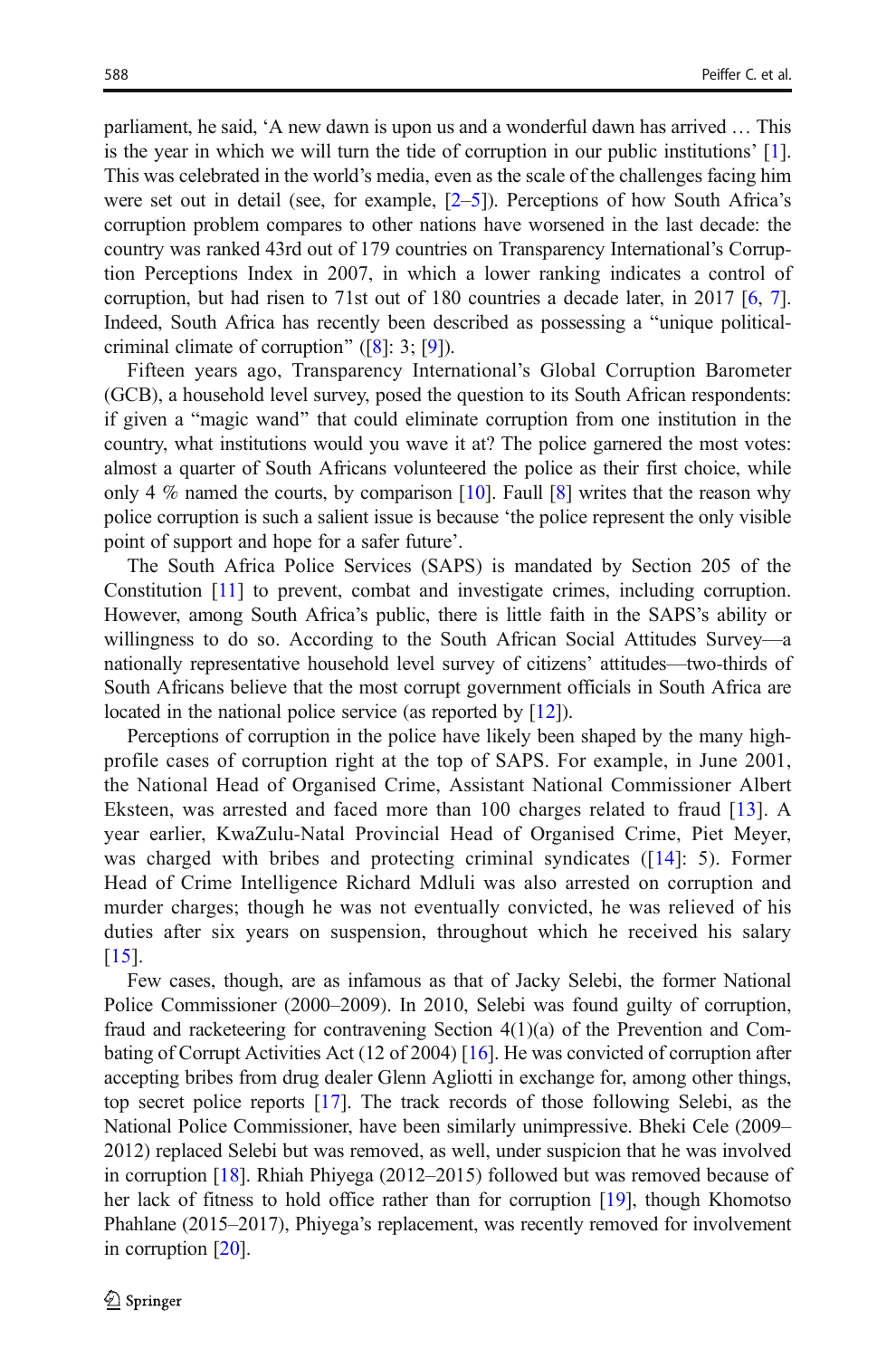In terms of lower ranking officers, SAPS annual reports show that relatively few police officers are ever arrested for corruption. From 2013/14 to 2015/16, SAPS annual reports show only two dozen police officials arrested for engaging in corruption and registered only eight corruption related criminal convictions (IPID [\[21](#page-17-0)]/14; [\[22](#page-18-0)]/15; [\[23\]](#page-18-0)/16). Corruption Watch, a South African anticorruption advocacy organisation, receives reports of corruption from citizens across the country, which it collects in person, or more frequently through telephone, e-mail, regular mail and social media platforms. According to its 2017 annual report, Corruption Watch received 2700 reports of police corruption between January 1st and June 30th 2017. Reports of police corruption accounted for the second highest number of corruption reports received, while bribery was the leading type of corruption reported among the police (see Corruption Watch Annual Report [\[24](#page-18-0)]). If police officials can engage in corrupt activities with impunity, low arrest rates will inevitably coexist with high levels of corruption. According to Corruption Watch's report, this seems to be exactly the case.

All of this makes the South Africa police an unlikely sector to emerge as a potential 'positive outlier' of bribery reduction; yet, as the paper shows, this is the case. The term 'positive outlier' is used here to describe an unexpected reduction in bribery in a specific sector within a country relative to all other sectors. The paper looks to contribute to a growing literature that examines how different types of sub-national developmental progress can occur in challenging national governance environments [\[25](#page-18-0)–[32\]](#page-18-0). It was through the use of a novel case identification methodology that the SAPS bribery reduction case was unearthed, despite being previously unrecognised in the literature. The methodology employed is unique to the field in its ability to identify cases of 'hidden' developmental progress that have not been documented before.

The police sector, at a national level, was initially identified as a potential positive outlier because, according to data from the GCB, the bribery rate to the police had reduced dramatically from 2011 to 2015, far more than in other sectors the survey asked about. However, it was survey data from Afrobarometer, disaggregated by province, that illuminated the curious case of police related bribery reduction in Limpopo province. The provincial data showed that national figures of police related bribery were likely disguising an especially impressive provincial story. The police related bribery rate had not fallen in all provinces of the country, but it had most dramatically declined in Limpopo. Specifically, Limpopo's provincial police related bribery rate reduced by almost 15% from when the nation was surveyed by Afrobarometer in 2011 to 2015, while on average, the police related bribery rate for the other eight provinces reduced by less than 4%. The paper therefore focuses on explaining why it is that police related bribery likely reduced in Limpopo from 2011 to 2015.

The research into why police bribery reduced in Limpopo highlights the role of an unprecedented – if unrelated - national government anticorruption intervention into the province. From 2011 to 2015, the national government intervened in the province by effectively taking control of five influential provincial departments, none of which were directly related to the police sector. As part of this intervention, many high-profile corruption investigations were conducted, though not directly targeted at the police. This points to the effect on police bribery as a potential 'benign side effect' rather that a direct intervention effect. As Perri 6 ([[33](#page-18-0)]: 53), describes: 'Benign side effects are relatively common. Not infrequently, governments – or at least, lucky ones – undertake a policy for one reason and find that its implementation turns out to be useful for other goals'.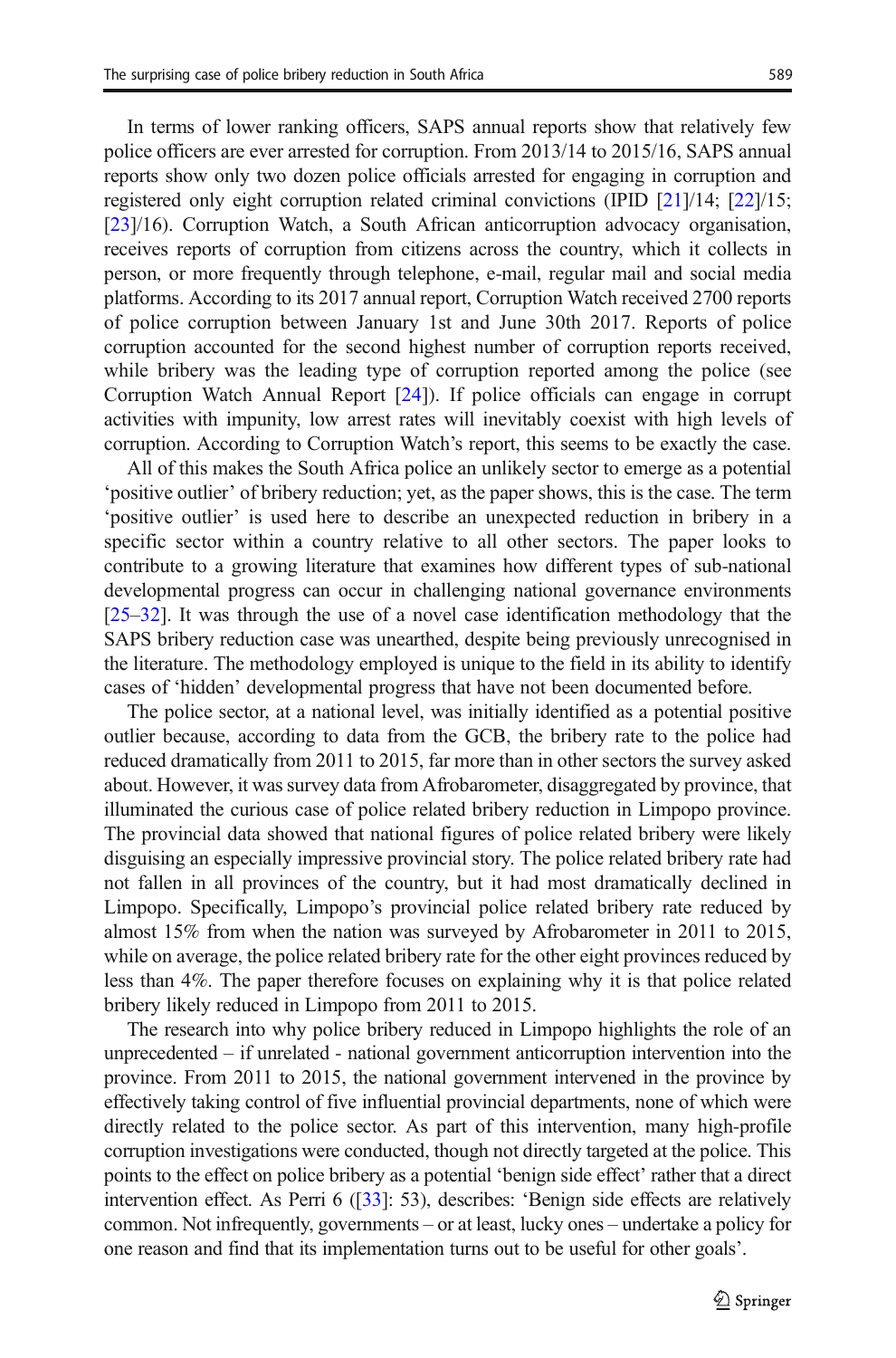The research applies a 'sectored' lens to understand how it is that an ostensibly unrelated anticorruption intervention into the province influenced the behaviour of the police in Limpopo and yet did not lead to similar improvements in the sectors that were directly targeted. The lens illuminates the various police sector-specific characteristics—like a high degree of discretion in police work, police solidarity and the regular engagement police have with criminals—that can make fighting entrenched corruption within the sector so difficult, and yet – in this case – worked to contribute to the bribery reduction. The research finds that in light of the intervention, the police in Limpopo likely perceived that the national government had taken effective 'command and control' over anticorruption, and a new fear of being held accountable disrupted bribery patterns that were previously relatively commonplace and enabled. The research therefore suggests that bribery reduction in this case was an *unanticipated* consequence of this unprecedented high-level intervention. While the long-term sustainability of the impact of this unusual intervention is likely questionable, the case teaches a wider lesson that a disruptive event can counteract sector-specific factors that enable entrenched patterns of corruption, in ways in which may or may not always be anticipated, and that this can happen more quickly than the field generally anticipates.

# Methodology used to identify bribery reduction in Limpopo as a potential 'positive outlier'

The research involved executing a novel three-stage methodology that aims to identify sectors within a country where bribery has reduced far more than what could be expected, given the bribery patterns observed in other sectors within the same country. Most of the studies that aim to examine exceptional developmental progress identify cases based on their reputations for being success stories [\[25](#page-18-0), [26,](#page-18-0) [28](#page-18-0)–[31,](#page-18-0) [34](#page-18-0), [35\]](#page-18-0). Instead, the methodology used promises to identify impressive bribery reduction in sectors that may or may not have been previously identified before [[36](#page-18-0)]. If the sampling strategy followed the reputational sampling path as well, a reduction in police related bribery in South Africa would likely never have emerged, given the sector's abymsal reputation.

The three stages involve: 1) statistical analyses of sectoral bribery rates and statistical identification to identify potential positive outliers; 2) desk research used to vet statistically identified cases; and 3) qualitative fieldwork that aims to uncover and examine how it is that bribery reduced in the cases scrutinised. As discussed below, the first stage of the research highlighted the fact that bribery had likely significantly reduced in the police sector across South Africa, and the second stage flagged the possible reduction of police related bribery in Limpopo, specifically.

#### Statistical analyses

The statistical analyses that led to the identification of South Africa's police sector as a potential positive outlier used simple regression analyses of sector-specific bribery rates in over 100 countries, constructed from Transparency International's GCB [[37\]](#page-18-0). Comparatively, the GCB dataset contains the largest geographic and temporal reach of individuals' responses to questions probing people's experiences with bribery, across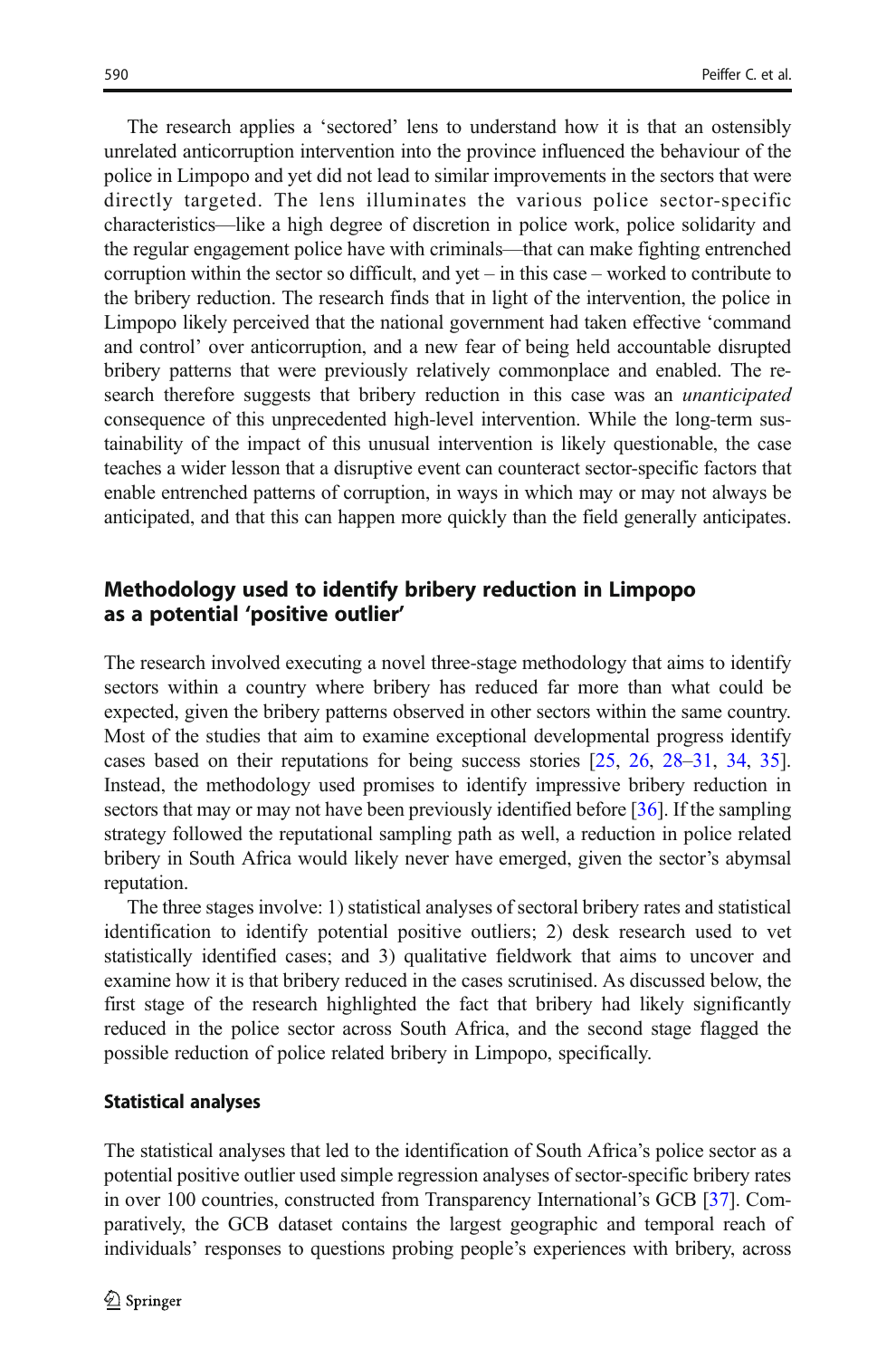multiple sectors [\[38](#page-18-0)]. In its latest wave (2015–2017), 162,136 adults were surveyed in 119 countries/territories [\[7](#page-17-0)]. The results of the analyses identified several statistically significant outlying cases, country-sectors that experienced a statistically unexpected change in bribery given bribery patterns associated with other sectors in the same country over the same period of time (see [[36](#page-18-0)] for the full list).

South Africa's police sector was one of 18 potential positive outliers that were identified from this stage of the methodology. According to the GCB, over a quarter of all South Africans had paid a bribe to the police in 2013, but by 2015 the police bribery rate was less than 2%. While the GCB records that the bribery rates for all other sectors in the country over the same time also reduced, other sectors' bribery rates reduced on average only 8 percentage points. Given the other sectors' more modest reduction in bribery, the 25.5% reduction in the bribery rate to the police was flagged by the analyses as being extraordinarily exceptional; analysis estimated that there was less than 5% chance of bribery to the police in South Africa reducing to the extent that the GCB recorded.

#### Vetting the case

The second stage of the identification methodology involved vetting the case using desk research, and it was in this stage that the dramatic reduction in police related bribery in Limpopo, specifically, was uncovered. The aim of the second stage in the methodology is to assess whether the bribery reduction recorded statistically could be proven to be inaccurate with additional information. This step is important, because statistical outliers are sometimes a product of errors in the underlying quantitative data. Three activities were carried out to vet the case.

First, GCB data on bribery in South Africa was compared with data from Afrobarometer. Like the GCB, Afrobarometer routinely asks a nationally representative sample of South Africans whether they have paid a bribe to the police. Afrobarometer data - which was conducted independently from Afrobarometer in 2013 and then in partnership with Afrobarometer for its latest wave (2015–2017) - also showed an impressive reduction in bribery for the sector  $[39]$  $[39]$ . A comparison between Afrobarometer's 2011 and 2015 survey waves suggests that bribery to the police had fallen  $6.1\%$  in South Africa (from  $7.3\%$  down to  $1.2\%$ ). Though the reduction Afrobarometer highlighted is not nearly as dramatic as what the GCB documented, the trend found in Afrobarometer data supports the idea that bribery had reduced significantly in the sector over a similar time frame.

Afrobarometer's dataset also proved to be useful for another reason. Unlike the GCB, Afrobarometer records the province that each South African respondent resides in, and this information allowed the research to scrutinise to what extent the reduction in police related bribery, documented by Afrobarometer, was concentrated provincially. Comparisons across provinces showed that the Limpopo province experienced the most dramatic reduction in police bribery, by far. As noted earlier, according to Afrobarometer, Limpopo's provincial police related bribery rate reduced by almost 15% from when the nation was surveyed in 2011 to 2015, while on average, the police related bribery rate for the other eight provinces reduced by only 3.9%. Notably, in North West province, according to Afrobarometer, police related bribery rate increased by 2% over the same period. The scrutiny of the provincial level data, therefore, highlighted the curious case of police related bribery reduction in Limpopo specifically.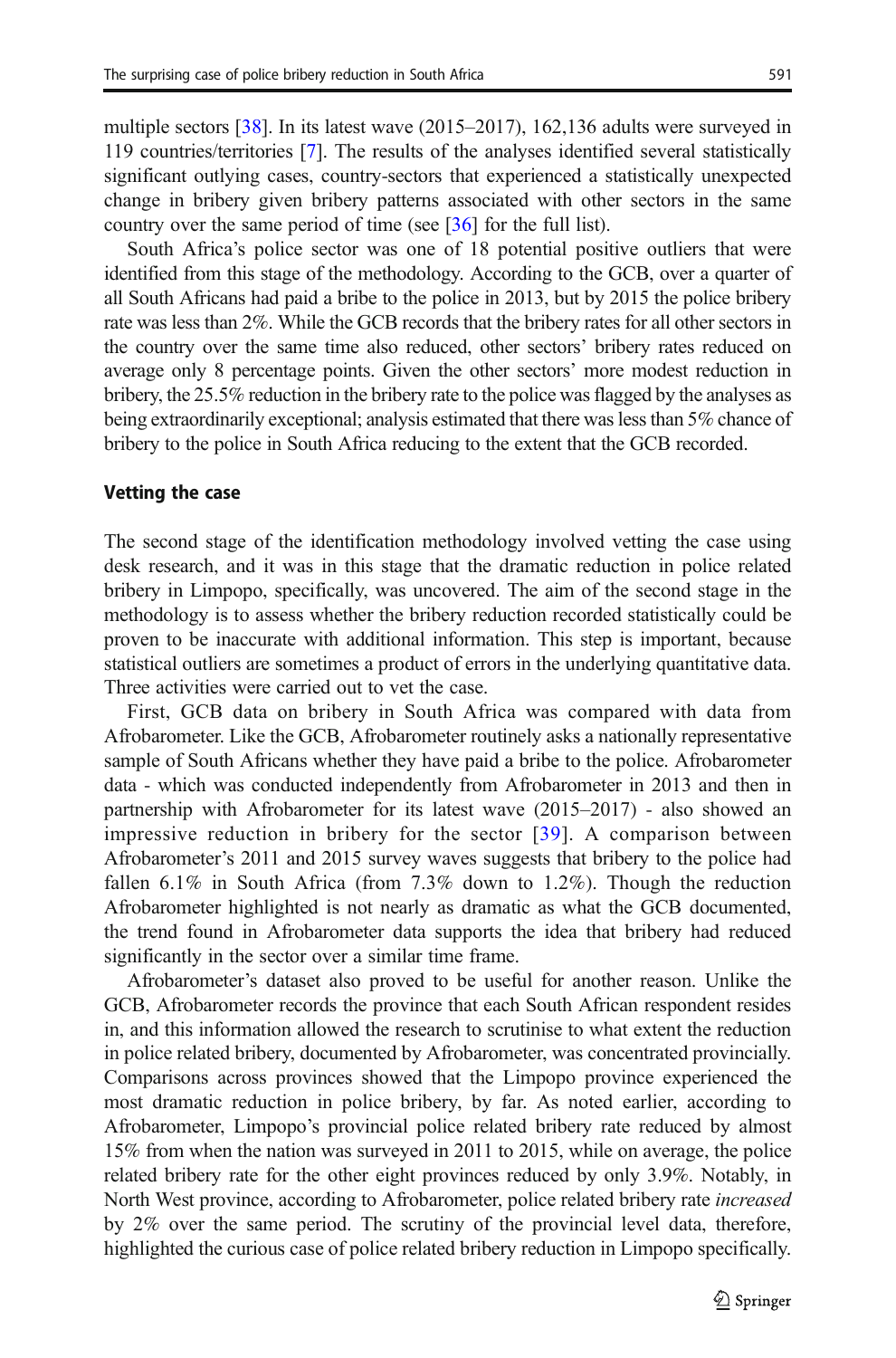In addition to vetting the case by examining Afrobarometer data, newspaper articles, journal articles and grey literature were also reviewed, with no conclusive evidence found to suggest that bribery had not reduced in the sector, nationally, or in Limpopo, specifically. However, there was also little evidence in these sources to support the notion that bribery had reduced in the sector. No media coverage of the bribery reduction as documented in the GCB and Afrobarometer was uncovered, and the South African chapter of Transparency International did not highlight the reduction. No existing research on the topic was found at any of South Africa's excellent centres for crime and policing research.

Finally, experts familiar with South Africa's police sector were consulted. Experts were identified using a snowball sampling technique that started with contacts drawn from the research teams' personal networks of colleagues and academic contacts, as well as emails to scholars that have published academic research on corruption in South Africa's police. The experts were academic criminologists, anticorruption NGO staff and practitioners in the South African Police Service (SAPS). A few of the experts offered tentative hypotheses for why bribery may have reduced across the nation, but none were fully convinced that the data reflected reality. Instead, a majority of those consulted expressed a deep scepticism that the bribery rate had reduced. Moreover, none of the experts initially consulted, at this stage, offered a hypothesis specific to Limpopo that could help explain the acute reduction in police bribery there. It is important to note that, conversely, none of these experts were able to present compelling evidence that suggested that the reduction recorded in either the GCB or Afrobarometer was inaccurate.

Despite the reservations expressed by experts and NGOs, and the lack of coverage of the bribery reduction trend in academic and news sources, investigation of the case continued. This is because the identification methodology promises to identify previously unrecognised cases of surprising developmental progress. As such, the research was interested in testing the identification methodology to see if the statistical data had indeed pointed to a 'hidden' reform story that could withstand more fine-grained qualitative analysis.

#### Field work

Six weeks of in-country fieldwork in South Africa was conducted. The identification of respondents again partially relied on the contacts of the extended research team and through snowball sampling initiated in stage two. The process uncovered a large pool of expert respondents willing to share their expertise and personal experiences. Once in-country, participants provided suggestions and introductions to sector practitioners. The research also engaged academics and researchers, relevant government representatives and journalists, as well as members of the South African Police Service (SAPS) itself.

The fieldwork was conducted in Johannesburg, Pretoria, Cape Town, Polokwane (the capital of Limpopo province), and in several small towns (which will not be named to preserve the anonymity of respondents) in the province of Limpopo. A total of 35 key interviewees including senior police leadership, station commanders, mid-ranking police, constables and members of the specialised policing unit known as the Hawks were interviewed through in-depth, semi-structured interviews, with some participants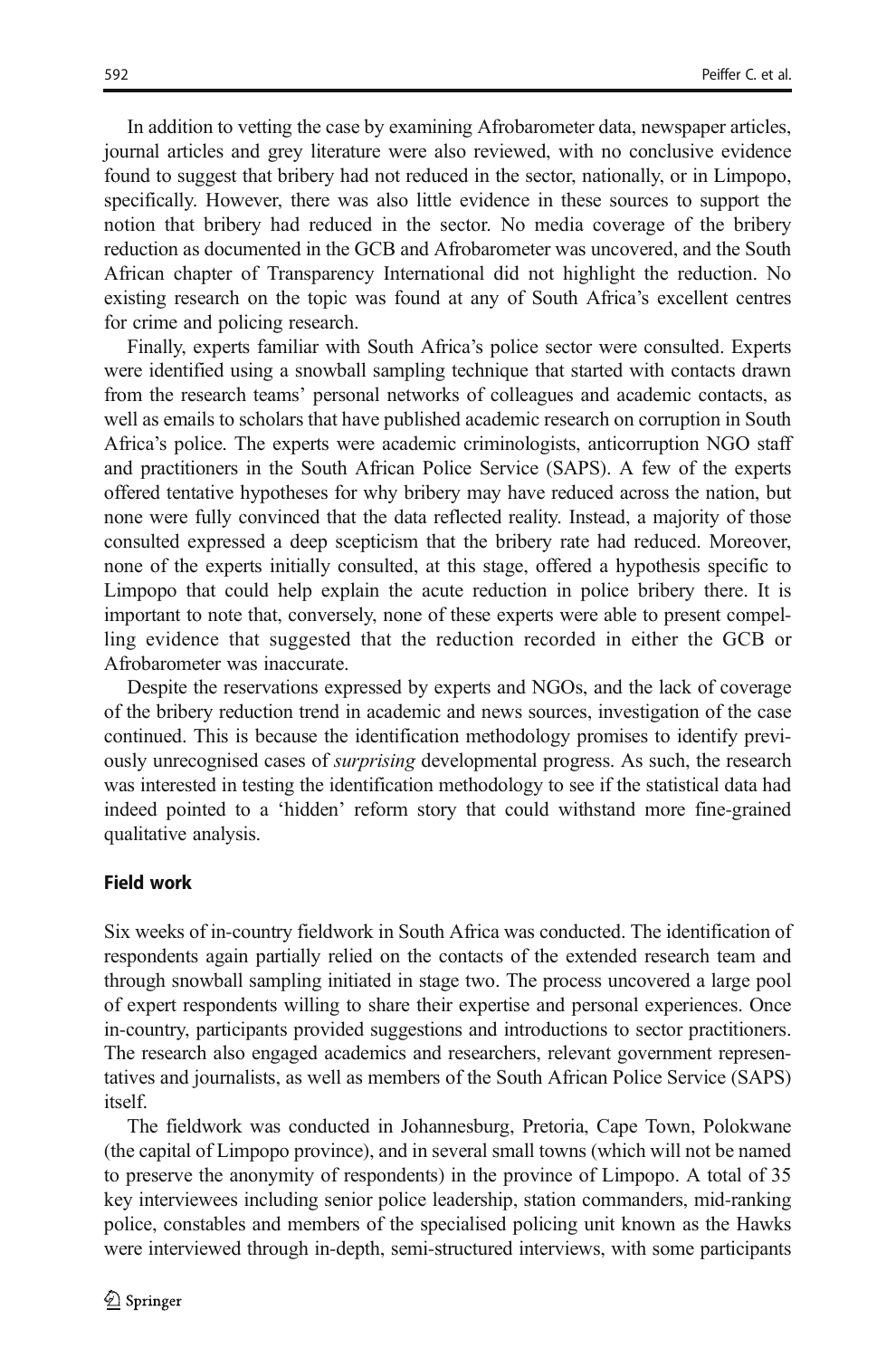being interviewed several times. Interviews were also conducted with journalists reporting policing and crime, policing researchers, retired police, and key government officials. One member of the research team (Trevor Budhram) is also a police trainer and former police officer.

#### The 'Limpopo intervention'

Most recent figures suggest that Limpopo is the poorest province in South Africa; it has the lowest average household income, for example, and the highest percentage of citizens living below the poverty line [[40](#page-18-0)]. The province has the smallest percent of white South Africans in the country and the largest percent of black South Africans. About 10% of South Africa's population live in Limpopo [\[41\]](#page-18-0). It is the northernmost province in the country, bordering Botswana, Mozambique and Zimbabwe. These borders – and the Limpopo River that links the countries together – has been compared to the Mediterranean in terms of refugees, asylum seekers and illegal migration [\[42,](#page-18-0) [43\]](#page-18-0). Though only the fifth highest province in the country with regard to overall crime rates [\[44](#page-18-0)], rates of crime per capita in Limpopo's largest city, Polokwane, are high: 13,794 crimes recorded in 2017 with an estimated population of 797,127, compared to Johannesburg, with 28,308 crimes recorded for its much larger population of 4,949,347 [\[45](#page-18-0), [46](#page-18-0)]. On the face of it, it is not exactly where one would expect to find anticorruption success.

Afrobarometer's results from their 5th and 6th waves highlighted the fact that police related bribery had reduced most dramatically in Limpopo. Afrobarometer's data also showed that perceptions of corruption in the police had fallen in Limpopo from 2011 to 2015, suggesting that a wider shift had taken place in the police-community relationship in the province. In 2011, according to Afrobarometer, more than half of those surveyed in Limpopo said that 'most or all police are corrupt', and in 2015, that figure had nearly halved (28%). In fact, by 2015, people in Limpopo were the least likely in the country to judge their police as being mostly or all corrupt. In 2015, 43% of South Africans outside of Limpopo judged their police as being mostly or all corrupt, with people from Gauteng province being the least trusting; nearly 70% of respondents from Gauteng thought of their police as mostly or all corrupt. What may have impacted police bribery and community-police dynamics in Limpopo during this time frame?

The province was pushed into the national spotlight in December 2011, when South Africa's National Cabinet surprised many by announcing that they would invoke Section 100 (1) (b) of the Constitution of the Republic of South Africa of 1996 to put five key Limpopo provincial departments under national government administration [\[47](#page-18-0)]. The move effectively meant that the national Executive Branch would take over the executive functions of the province that are normally performed by members of the provincial Executive Branch ([[11\]](#page-17-0): 57). Section 100 (1) (b) mandates that the national government intervene to fulfil a provincial government's constitutional or legislative obligations when it is clear that the provincial government will not be able or is not willing to do so  $[48]$  $[48]$  $[48]$ . The national government argued that it had no choice but to intervene because the province was technically bankrupt; it claimed that it was almost R2.7 billion in the red when Section 100 (1) (b) was invoked  $[47]$  $[47]$ .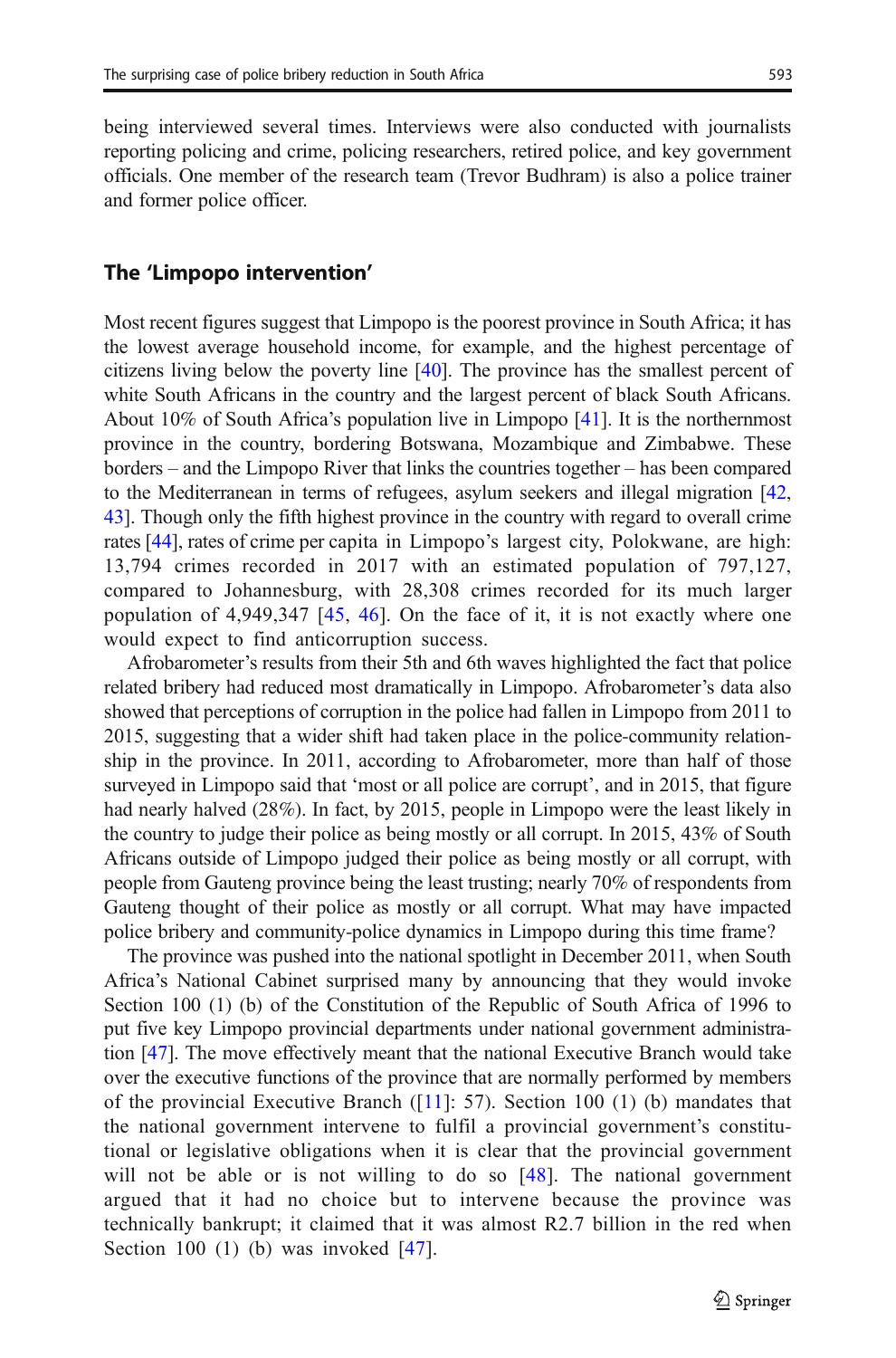The departments put under national administration were the provincial Treasury, Education, Transport and Roads, Health and Public Works, which are the biggest drivers of service delivery in the province, together consuming the largest percentage of the provincial budget  $(1491:8)$  $(1491:8)$  $(1491:8)$ . While putting spheres of government under administration is not a new phenomenon in South Africa, invoking Section 100 (1) (b) in Limpopo attracted significant media attention and some public outcry; it was the first time that a province had had as many as five provincial departments put under administration at the same time [\[47](#page-18-0)].

The national government cited the following issues found in the province as reasons for the intervention: supply chain management violations (tenders awarded without bidding processes being followed), poor budget practices, poor asset management, unauthorised expenditures (including over-expenditure, or spending far more than what was budgeted or legislated for) and irregular expenditures (expenditures not at all related to any applicable legislation)  $[48]$ . In the 2011/12 financial year, the National Treasury reported that the provincial government had accumulated unauthorised expenditures of over R2.5 billion, and by October of 2011 it had exhausted its overdrafts with both the commercial and reserve banks (PMG, [\[50\]](#page-19-0)).

The intervention proved to be incredibly disruptive for the province. Not only had the national government descended upon the province to straighten up provincial offices, but the intervention also required South Africa's Directorate of Priority Crime Investigation (DPCI, also known as the 'Hawks')—whose mandate it is to target organised crime, economic crime, corruption and other serious crimes—and the Anticorruption Task Team (ACTT)—an executive controlled institution, tasked with dealing with serious cases of corruption—to probe allegations of corruption that were uncovered during the investigations that led to the intervention [\[51\]](#page-19-0). Forensic accounting and other tools were used to demonstrate the poor and sometimes corrupt financial practices rife in the institutions [\[51\]](#page-19-0).

By the end of the intervention, the ACTT alone filed 43 corruption cases that were directly related to the Limpopo Intervention [[52](#page-19-0)]. However, the total shake up was likely wider. In his 2014 State of the Province Address, the Premier of the province, Chupu Mathabatha, claimed that nearly 300 people had been either charged or faced corruption-related charges since start of the intervention ([[53](#page-19-0)]:22). Official figures may also underestimate the extent of the overhaul as many officials resigned before the conclusion of their respective disciplinary processes [[51\]](#page-19-0).

Aside from the anticorruption drive, the intervention also saw the establishment of an electronic accounting system, a review and update of the provincial supply chain management policy and the stabilisation of the budget [\[54](#page-19-0)]. By many measures, the intervention appeared to be successful. The Premier of the province, Matabatha, thanked President Zuma for the intervention for "salvaging Limpopo from a next to collapse of corporate governance."  $(53]$ :24). By the end of January 2014, the province was in a positive cash position of R4.4 billion [\[47](#page-18-0)]. Out of the red, pressure was put on the national government to exit the province. The national intervention into Limpopo ended in early 2015, as full executive powers were returned to the Premier of the province and to departmental heads [[55\]](#page-19-0).

Some suspicions have been voiced about the Government's motivations. The Government claimed that Section 100 (1) (b) was invoked because of the province's poor financial position and poor management, with significant evidence to support this.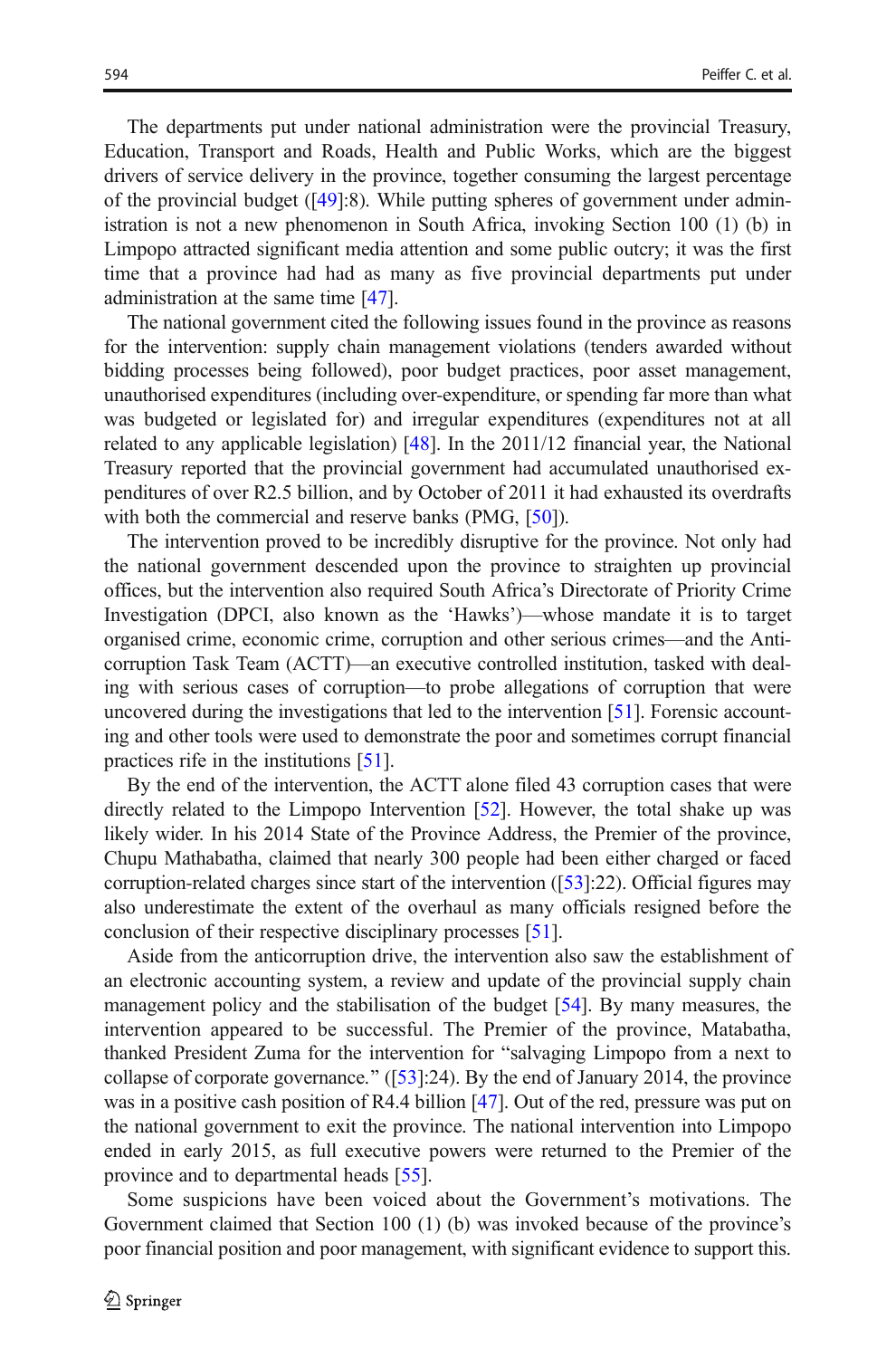Some, however, claimed that the move was politically motivated rather than a genuine response to the province's financial crisis, including a prominent politician, Cassel Mathale, the province's Premier and the ANC Limpopo Chairman. Mathale and Julius Malema, the former ANC Youth League President who was from Limpopo, fell out of favour with President Zuma following their public criticism of him and their public show of support for Kgalema Motlanthe, then Deputy President and a challenger to the President's rule over the ANC [[49](#page-19-0), [56](#page-19-0)]. They argued that the move to intervene in the province was retaliatory and was designed to politically discredit their position in the party. Of course, the two motivations are not necessarily mutually exclusive: it is entirely possible that the Government was both concerned about the weak financial position of the province and also sought to use the intervention to politically harm its detractors.

# How the Limpopo intervention influenced police bribery

The size of the national government's intervention into Limpopo was unprecedented [\[47](#page-18-0)]. It resulted in many corruption investigations, led by national anticorruption bodies, into relatively high-level corruption. However, the intervention itself did not focus on the South African Police Service (SAPS) in the province. Even if there were to have been interest in doing so, Section 100 (1) (b) would unlikely have been appropriate to use for such a matter. This is because Section 100 (1) (b) provides for an intervention specific to a province and not into a national agency, and SAPS is a national agency. How could this intervention—focused on relatively high-level corruption and general financial mismanagement—have influenced the behaviour of the ordinary police officers who interact with the public in the province?

Interviews with several officials involved with and deeply familiar with the intervention suggested that the intervention likely reduced the willingness of the police in Limpopo to ask for bribes. This is because the highly visible and disruptive intervention—albeit focused on other forms of largely high-level corruption—likely raised awareness of a general push to fight corruption in the province. The intervention also received a high level of coverage in the media, which could have also reduced the willingness of the police to engage in bribery. In the same way that crime has become a 'spectacle' in South Africa, where politics and perception often collide, as argued by Super [\[57](#page-19-0)], the Limpopo Intervention's prominence brought politics, corruption and crime together in a highly visible way. In the words of one of the police officials we interviewed, who worked on the intervention, there was

…a lot of hype around it, there was a lot of initiatives from the Special Investigations Unit, from the Police Joint Chiefs on that, so obviously [the intervention] created some awareness, so people became a bit more intent that they wouldn't accept or solicit bribes…there was a fear factor from Section 100. There were a lot of activities and clampdowns that were localised. They weren't necessarily orchestrated, but the anticorruption vibe was there. It's a perception that I might be caught (interview, August, 2017).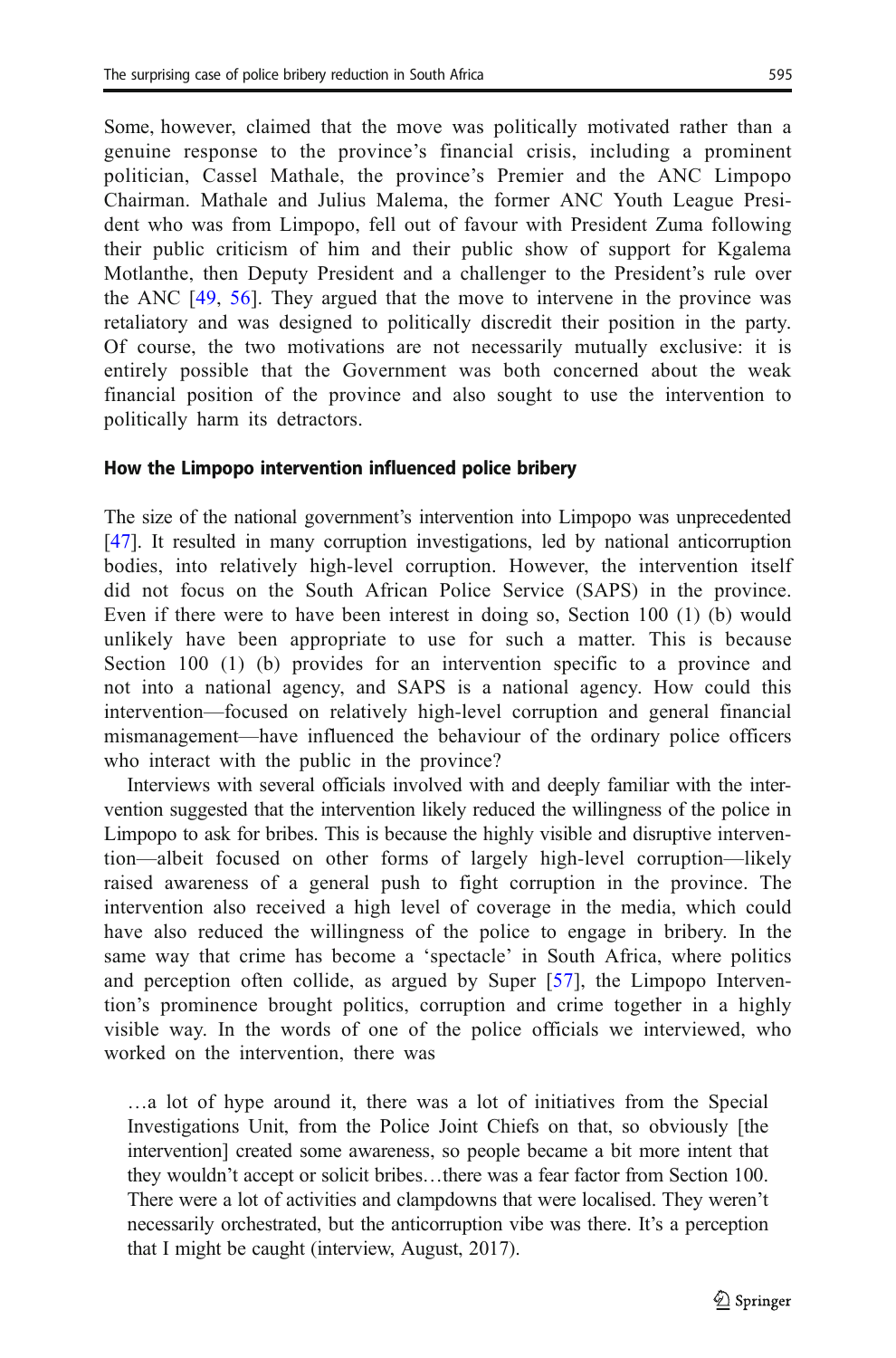The disruption of the intervention was likely felt most in Polokwane, the province's capital, where the province's departmental offices are based. About 12% of the people in Limpopo reside in Polokwane's municipal district. Despite being the capital, Polokwane was described by one interviewee as having an almost 'small town' feel, where most people knew each other or each other's families. In the words of one police official involved in the intervention, Polokwane was a "place where you still greet the neighbours…whereas here [Pretoria] you don't even know the neighbours" (interview, August, 2017).

During the intervention, an influx of administrators and investigators from Pretoria descended upon the provincial capital. According to a Senior Police Official, who travelled in and out of Limpopo during the intervention:

So there was a lot of senior people from government traveling to Polokwane on a daily basis because they were mostly situated [in Pretoria]… So in town, or in the city, there was a lot of strange faces moving around, in government places. And then besides that, the Hawks also started investigation there. And even though we don't wear uniforms or drive marked cars, in a small town like that, you notice strange faces (interview, August, 2017).

Moreover, police based in Polokwane would have had many opportunities to interact with many of the ACTT and DPCI investigators and prosecutors. The city boasts only one police station. A joint operation centre was set up from designated space provided at the police station in SAPS. According to one Senior Police Officer involved in the intervention, "[Polakwane is] the main name or station under which we register cases...So there was a lot of us going in and out of there [the police station] as well^ (interview, August, 2017).

Indeed, a 2015 Parliament Committee Report shows that all of the ACTT's corruption cases associated with the intervention were processed in Polokwane [[52\]](#page-19-0).

In addition to an anticorruption drive being highly visible, there may have been a generally low level of knowledge about the mandate of the intervention itself. Some of our interviewees observed that police officers in Limpopo may not have understood the scope of Section 100. One senior public servant who had been involved in the intervention noted,

You must understand the people in South Africa, they don't understand how the government is arranged, including those who are working in government. The police will think they are next on the line and only much later find that they are not as they're not part of the provincial administration. They wouldn't realize they aren't part of the provincial government because they are stationed in a province. They think that they are part of the province. They don't see a difference between a national government, the provincial government and a local government, or a municipality –they don't see the difference. It's just one government to them (interview, August, 2017).

This view was echoed by a number of interviewees. According to a senior police officer engaged in the intervention, local police were largely unaware of what the DPCI and ACTT were investigating; this lack of understanding is said to have meant that they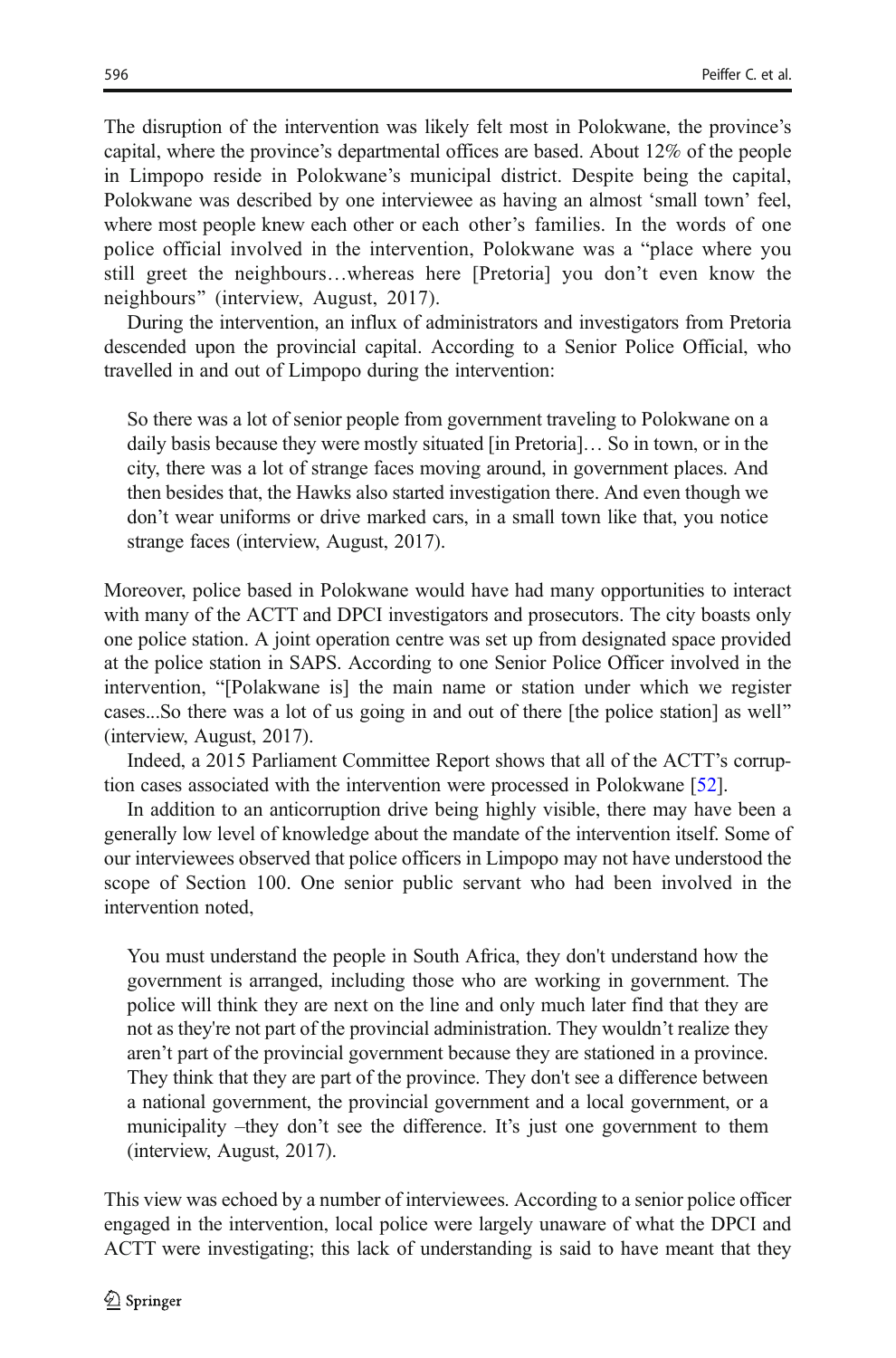were fearful that they too might be affected (Senior Police Official, August, 2017). This was partly because the ACTT and the DPCI based themselves in offices that were closed off from regular SAPS in the province. The same interviewee suggested that because of the uncertainty, local police may have resorted to unusual tactics to understand the nature of the investigations; they reported that the local police installed a monitoring device in the house they were renting in Limpopo during the intervention. They suspected that this was done to gain insights into the investigations.

Finally, it was also suggested that traffic police in the province may have been more reluctant to pull over and request bribes from drivers during the intervention. In the words of one of the officials involved in the intervention, Bbecause we don't drive marked cars and wear uniform, there's now the risk that [they] might pull over a Hawks officer or SIU member of a senior government official^ (Senior Police Official, August, 2017). Fearful of unknowingly pulling over a high-ranking officer and/or someone investigating corruption, it was suggested that the traffic police in the province may have pulled fewer cars over during the intervention, and of the cars that were pulled over, the police would have been less likely to request a bribe because they would have been fearful that they would be doing so to an officer working on the intervention.

This particular dynamic would have likely influenced officers patrolling the N1, the province's main highway; it directly links Polokwane to Pretoria and is the highway national agents would have frequented most in their commute to Polokwane. Arguably, traffic police in South Africa have the greatest opportunities, of all police, to request bribes. They can find cause to charge drivers for infractions, can use pulling over cars in low traffic areas to gain privacy as they request a bribe, and can use legitimate official fines as leverage to ask for a bribe or as an incentive for drivers to offer bribes. If the intervention indirectly deterred traffic police from asking for bribes, the total provincial police related bribery rate may have been significantly affected. This, in turn, one expects, would also affect public perceptions of police bribery.

It is also worth mentioning, however, that rumours were circulating across Limpopo's mainly rural police stations that traps had been set to catch police officials involved in bribery [\[58](#page-19-0)]. These were fuelled by evidence that the national office of the SAPS had conducted its own intelligence driven operations in the province. During the 2011 to 2015 period nineteen police officers were arrested for corruption in the Limpopo district, all arrests that coincided with but were unconnected to the unrelated national intervention [[58](#page-19-0)].

Taken together, the spectacle and visibility of a national level intervention, the influx of national agents investigating and prosecuting corruption in the province, a lack of awareness about the mandate of the national intervention, as well as the SAPS' own separate investigations, are likely to have caused many police officers in the province to be extraordinarily cautious. Perceptions of concentrated anticorruption activity and fear of being caught out by the unprecedented level of the intervention may have led many police officers to act with caution and to avoid engaging in bribery. Clearly, the change in police behaviour was noticeable enough to shift public perceptions in an almost unparalleled way.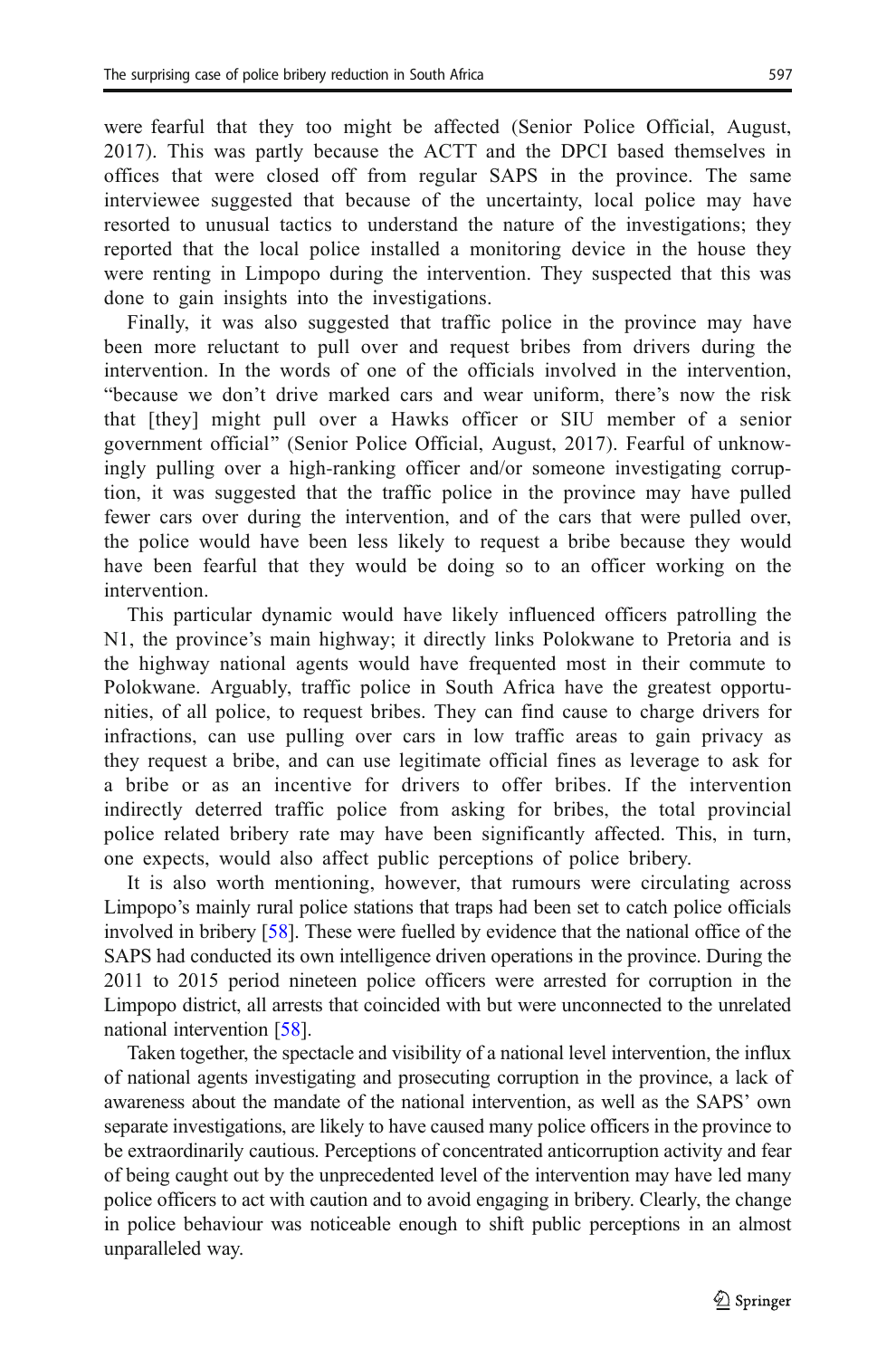### Sector characteristics that helped make bribery reduction in the Limpopo SAPS a positive unanticipated consequence

Our research suggests that in certain cases where corruption is difficult to control, a sufficiently disruptive event can push against such corruption and its enabling factors. One of the most interesting things about the Limpopo intervention, though, is that the 'disruptive event' was focused on five sectors where the data shows no significant improvements in bribery reduction despite being the direct targets of a large-scale anticorruption intervention. So why did bribery reduce so dramatically in the police, despite not being the subject of the intervention?

In his recent assessment of the state of research on corruption, Heywood [[59,](#page-19-0) [60](#page-19-0)] reports that much of corruption research has been focused on the nation state as a unit of analysis and, in doing so, has largely failed to differentiate between different types of corruption, different localities of corruption and the differences in how corruption behaves across sectors. With respect to the later of these observations, Heywood [\[59](#page-19-0)] calls for a more "meso-level approach" which can draw attention to corruption's sector specific characteristics, so as to provide better understanding about the "modalities of corruption and corruption related risks in key areas." Heywood [\[59\]](#page-19-0) argues that

although there have been some attempts to explore the link between particular sectors and corruption (notably, for example, public administration, the energy sector, the judiciary, defence and security and so forth), these have often taken the form of seeking to account for the extent or overall level of corruption within a given polity. What is needed now is a more detailed understanding of how and why corruption takes place within these sectors: what it looks like in practice, what particular characteristics it has, and how we can better identify risks.

To this end, Mcloughlin and Batley's [[61](#page-19-0), [62\]](#page-19-0) 'sector characteristics' approach argues that the specific characteristics of a service shape a range of issues surrounding the provision of the service, accountability with respect to service quality, the power dynamics between policy makers and other actors in relationship to the service, and the extent to which citizens can make demands on how services are delivered. They argue that the "measurability, transaction-intensity and level of discretion involved in performing different functions influences the degree to which policymakers and bureaucrats can control the behaviour of delivery organisations" ( $[62]$  $[62]$ : v).

In addition to the unique role they play in terms of anticorruption, the police are unique in a number of ways as a sector. For example, they operate with a clear command and control hierarchy, engage regularly with criminals as part of their dayto-day work, and police work, by its nature, can be extremely dangerous. A sectored lens helps to shed light on why—unlike in other sectors not included in the Intervention—police bribery reduced as a positive unanticipated consequence of the Limpopo intervention.

Like the military, the police operate with a clear command and control hierarchy that – in theory – starts at the top, with a National Commissioner, and finishes up with junior desk officers. As a General in the SAPS explained, regarding his experience in exerting command and control over several stations, At the end of the day, it boils down to command and control, whatever you're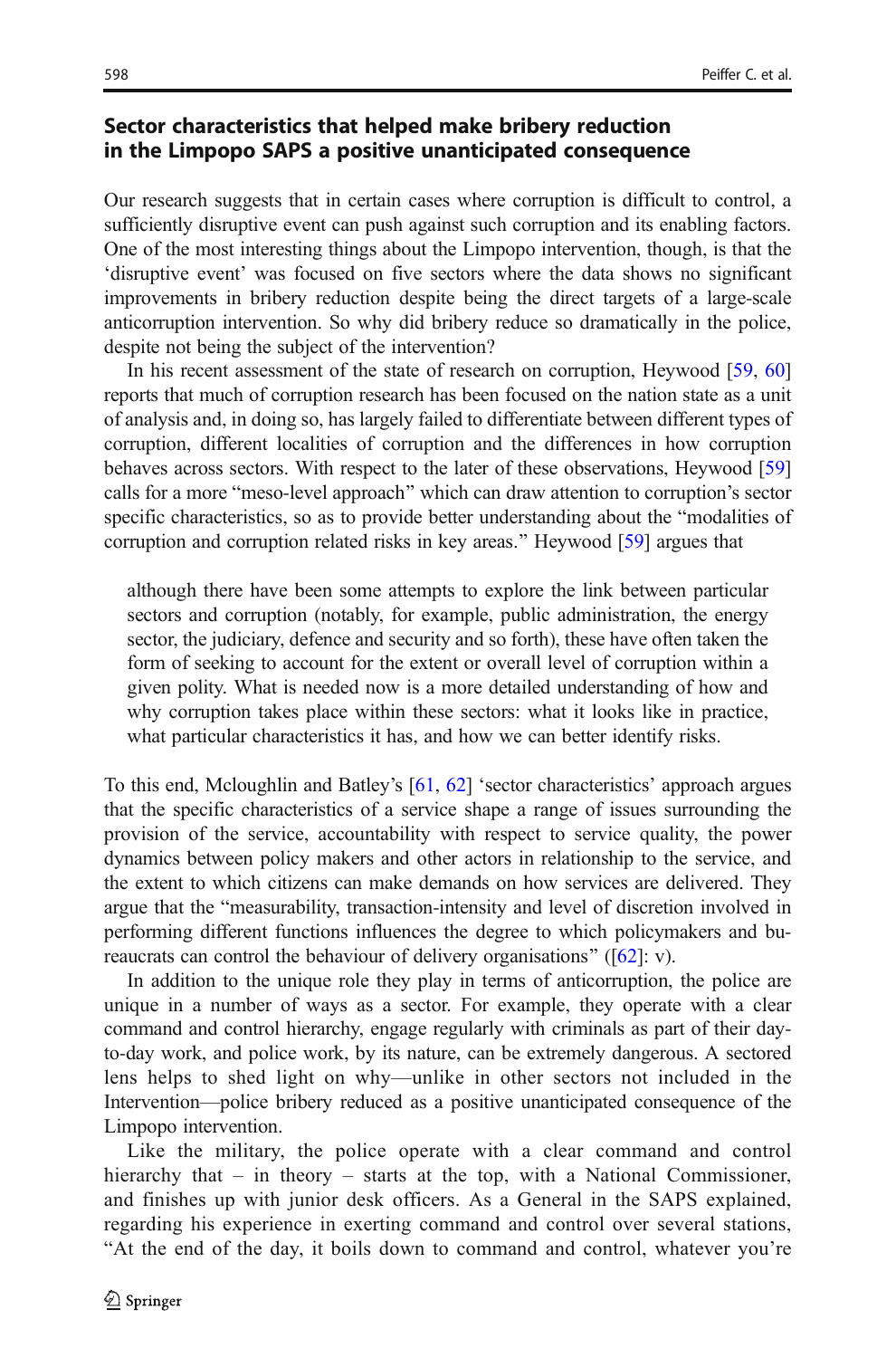trying to do…You take stock of people, supplies, and close the loopholes. Corruption has many forms…So the commander has to be vigilant. They must be hands on and make sure that you as an officer they control everybody" (interview, August, 2017).

An academic and expert on South Africa's police also noted the critical nature of strong leadership, "It's all about command and control. If you have a good commander who is able to pull the command structure together at the police station – and that includes regular inspections, simple stuff…this creates conditions where it is more difficult to be corrupt" (interview, August, 2017).

For most police work, station commanders, with the level of control and authority they can exercise within their stations, are incredibly important. Specific environments for station commanders shape their interests and incentives to try to control corruption. If corruption is widespread at lower levels, it is unlikely (if not impossible) that it is occurring without senior officers knowing about it. Such widespread corruption would not, however, necessarily imply that station commanders and other senior police approve of such corruption. Gareth Newham, a leading expert on South Africa's police, explained,

There are many station commanders who wouldn't take bribes and are deeply concerned with the fact there is bribery going on at the station, but they don't have the support from their juniors to deal with it. If they start taking action against these guys, they are threatened. Cops have been killed. While I was in the [redacted] police station, a detective investigating a colleague involved in organised crime was shot dead. And according to the research I did in the early 2000s, every internal investigation officer I worked with had been intimidated, threatened, their cars vandalised, their offices vandalised, getting threats on their cell phones. And that was investigating the relatively petty stuff sometimes. So, if you're a station commander who wants to fix corruption, you kind of have a death wish (interview, August, 2017).

The responsibility that senior officers hold for the activities of their juniors can create a disincentive for even well-meaning senior officers to report or prosecute corruption among their ranks. In exposing the corruption that happens 'under their noses' they also admit their own inability to maintain effective command and control.

Police work also uniquely involves, by necessity, close engagement with criminals and criminal networks, through investigations, informants, arrests and so on. This can both provide the police with unique opportunities to engage in corrupt activities and makes police much more vulnerable to claims of abuse of power. Vigneswaran and Hornberger [\[63](#page-19-0)] write about the "informality and ethical ambiguity of real police work"; in order to do effective police work, officers arguably need "immense discretionary power" ( $[8]$  $[8]$ : 3) relative to other sectors, as they need to make judgment calls on a regular basis about whether or not following the rules to the letter is the best decision to make. According to Newham, "Policing is a very particular kind of profession, and it comes with a lot more risk than other kinds of professions – teachers, doctors etc. Because of the powers they have, they also have great discretion. When they're out on the streets they are not being directly monitored or supervised, and so [they] face very low levels of accountability" (interview, August, 2017).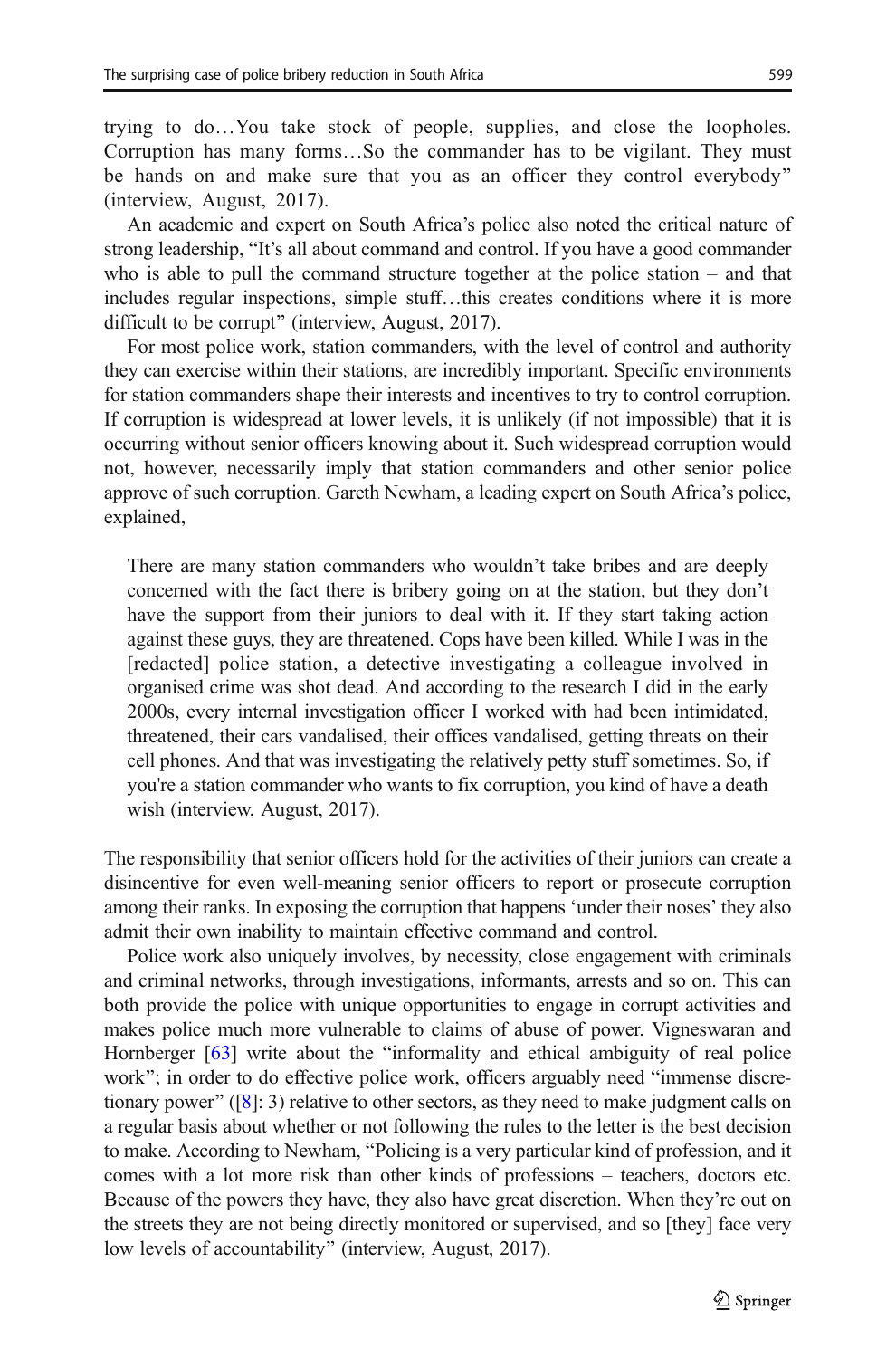Neither discretion nor informality are, in and of themselves, a bad thing, but as police work also involves close interactions with criminals, the combination of these factors creates a challenging environment for ethical behaviour. Indeed, Klockers et al. ([[64](#page-19-0)]: 1) describe police integrity from a negative perspective: "the normative inclination among police to resist the temptations to abuse the rights and privileges of their office^.

Another unique characteristic of police work is that it is inherently dangerous and high risk. This comes through the interviews as well: police respondents expressed frustration that the public perceive them to all be corrupt but do not adequately appreciate that every day they go to work they literally risk life and limb. They flag that this is the case for the police everywhere, but that police work is especially dangerous in South Africa. One senior police officer explained,

We read about the corrupt policeman or the policemen who are committing robbery. That sells newspapers. But on a daily basis there's good work being done by policemen in South Africa. Really, to put on a uniform and go rescue the life of people you don't know, in a situation where you don't know what's coming… You're called to a domestic violence incident, and when you get there, it's a house robbery, and they start shooting at you. These guys are putting their lives on the line (interview, August, 2017).

This particularly violent and dangerous working environment helps to create another fairly unique sector characteristic: group solidarity among the police can be especially strong, with suspicion of outsiders and codes of silence being prevalent ([\[8](#page-17-0)]: 3; [[65\]](#page-19-0)). Crank  $[65]$  $[65]$  summarizes the 'dangerous-solidarity hypothesis', which suggests that "the sheer danger of police work, like combat, encourages strong loyalties, an 'all for one and one for all' sense of camaraderie, and a military sense of combat-readiness and general spiritedness.^

Solidarity can also translate into a perceived sense of insularity for the sector. This is because solidarity among police is also commonly sourced from a shared sense that police authority is wrongfully challenged by several societal and governmental groups, including citizens, the courts and the press ([\[65\]](#page-19-0): 198). A professor of policing described the seemingly universal sense that the police are an insular sector, "Within all police services in the world you get this culture of a closed unit, a sense that we are separate from the public. It becomes a culture, and if they think they can get away with it, if they can protect each other, they will get along irrespective of what is being said in the media. They will take the opportunity. Police officers, by virtue of the fact that they are enforcement officers, do have a lot of power^ (interview, August, 2017).

Solidarity can be expressed in positive events, from protecting other officers from harm to attending funerals of colleagues ([\[65](#page-19-0)]: 197). However, it can also make anticorruption work particularly difficult. Lester and Brink [[66](#page-19-0)], for example, found that in certain contexts, police solidarity may lead to greater tolerance for misbehaviour by fellow police officers. When police are primarily loyal to their colleagues, and their colleagues engage in corruption, the duty the police have to enforce anticorruption laws can become compromised. Moreover, given how tight-knit social relationships between police officers can become, there can be real social consequences for exposing corruption committed by 'one of their own.' Newham [\[67\]](#page-19-0), for example, talks about the importance of "a fear of both personal and professional retaliation" for any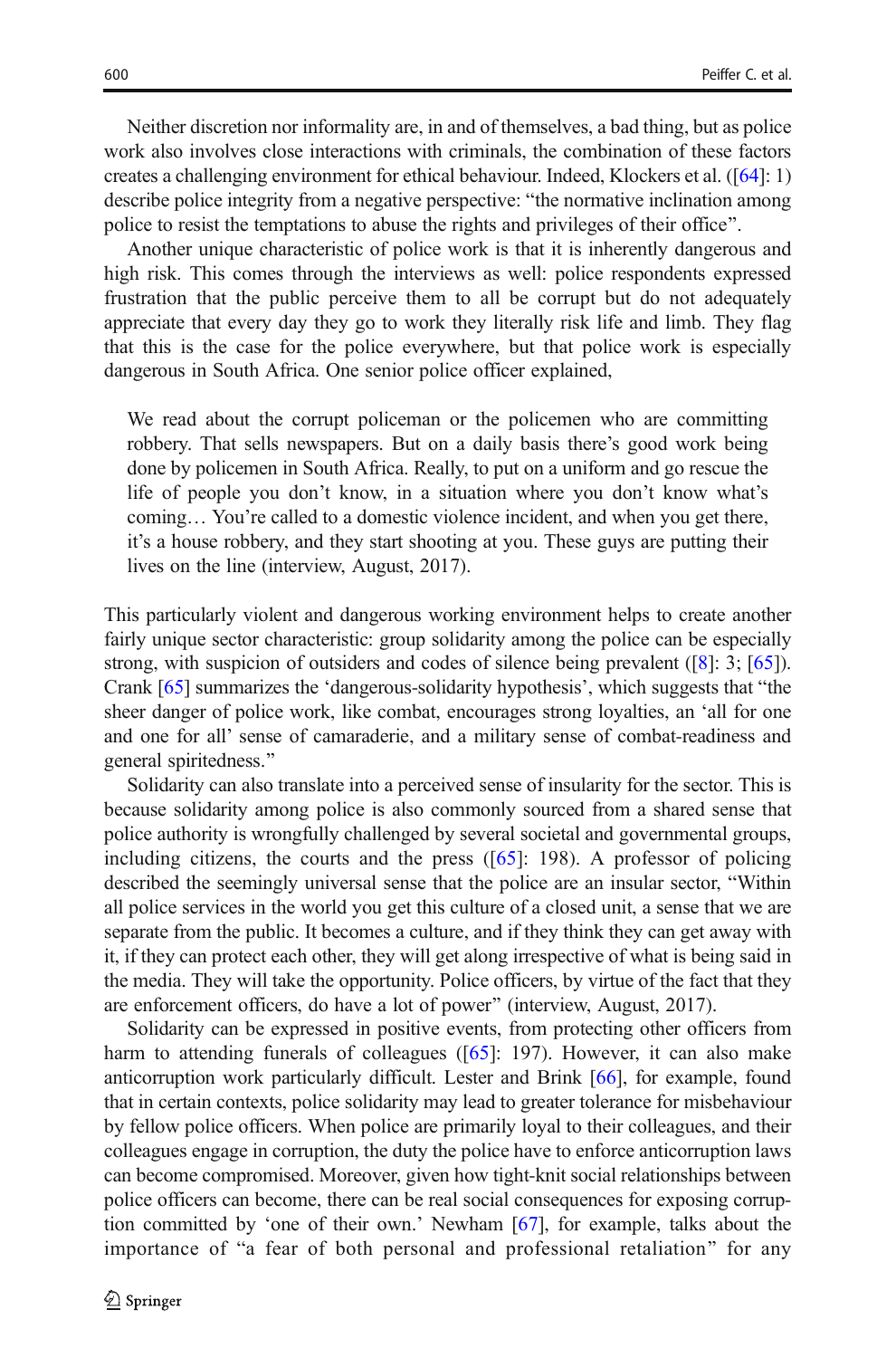anticorruption activity in the SAPS. Retaliation can be threatened against one's family, with spouses also isolated from social relationships. The cost of stepping outside the social networks and violating the codes around solidarity and silence can be fierce.

When viewed through a sectored lens, the challenges to fighting corruption and in reducing bribery, specifically among the SAPS, can seem almost insurmountable. The sector has suffered from several high-profile corruption scandals, and ordinary South Africans, who most likely interact with the sector's rank and file, rate the sector to be one of South Africa's most corrupt. In combination, the seemingly systemic corruption within the sector and the more generic sector specific factors discussed here—that police enjoy a high degree of discretion, engage regularly with criminals, and that there is often a sense of insularity and solidarity among the police, which can express itself in the police 'protecting their own'—highlight why fighting police corruption - in the South African setting and elsewhere - is so incredibly difficult. The sector specific factors discussed imply that the SAPS may be especially tempted to engage in bribery. Their work is difficult to monitor, and there may be a lack of will to enforce anti-bribery mandates within the sector because of the strong loyalties actors are prone to having to each other in the police. As each of these factors represent challenges to accountability within the sector, they also make clear why it is that an effective 'command and control' can be difficult to achieve within a station, and beyond the station environment, further up the sector's hierarchy.

The Limpopo intervention's likely unanticipated impact on police behaviour suggests, however, that seemingly entrenched bribery patterns can be disrupted, and the sectored lens helps explain why. While the Limpopo intervention did not alter the official SAPS command and control structures in the province, the intervention seems to have likely introduced a perception among the local police that national level actors had effectively taken command over corruption concerns in the province and were making visible steps to effectively control corruption in the province. Solidarity may have meant that officers were restrained in their own behaviour so as not to negatively impact upon their fellow officers. In such a fearful environment, which officer would want to endanger the others in their team by getting caught asking for a bribe? The visibility of the Hawks and other anticorruption actors, and the multiple corruption cases being processed in the Polokwane police station, as well as the uncertainty among the police about the intervention's mandate, likely all worked to produce this perception of effective 'command and control'. Any perceived impunity to engage in bribery may have dissipated for a period of time because of the disruption that the intervention caused among the police. Indeed, the case suggests that – despite the sector's unique challenges with regard to bribery and corruption – it was surprisingly easy to disrupt these practices. Whether the impacts on corruption caused by such an unusual disruption are sustained over a longer period of time, however, is questionable and is worthy of future research.

# Conclusion

Police related bribery reduction in Limpopo occurred at the same time that the national government led an unprecedented high level anticorruption intervention into several provincial departments. The research suggests that the police in Limpopo may have been especially reluctant to engage in bribery during the intervention because of an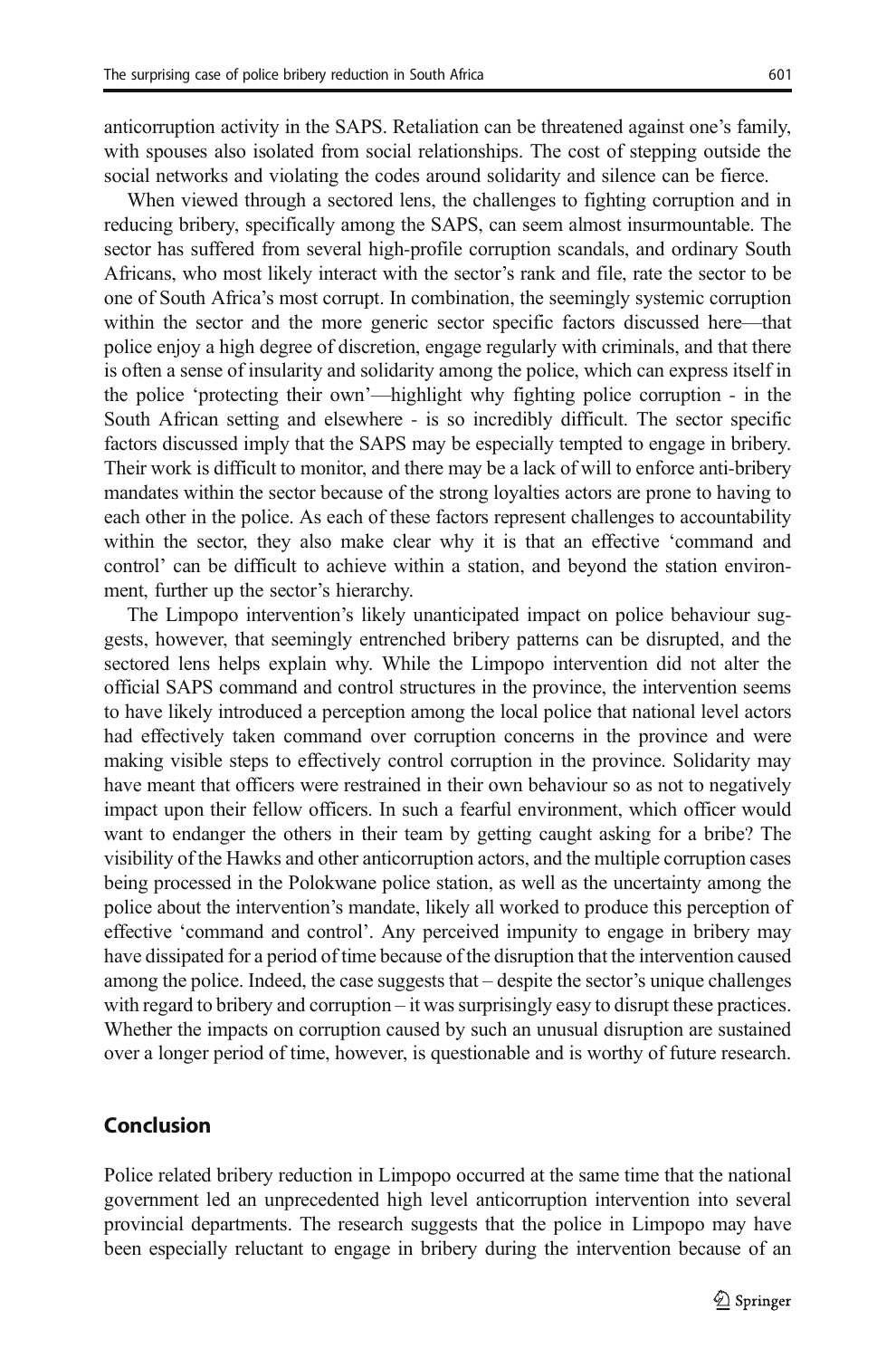uncertainty about whether the police were also under investigation for corruption and because of the heightened salience of anticorruption action that took place.

The drivers of bribery reduction in this case were likely indirect and unanticipated, a 'benign side effect' of a separate anticorruption intervention. The intervention in Limpopo targeted high-level corruption problems in the province and was not targeted at local police; yet police likely feared that they were under greater scrutiny from the perceived efficient degree of 'command and control' national level agents were exerting during the intervention over corruption issues. The sustainability of the impact on bribery reduction that the intervention in Limpopo had is questionable as a result. The intervention was unprecedented and has since resolved. Only by looking again at the GCB/Afrobarometer data in the future would one be able to say for sure whether or not the reduction in bribery was sustained; however, because the reduction was the result of a temporary, unrelated intervention that did nothing to alter the underlying structural problems that work as enabling factors, a long-lasting impact on policerelated bribery patterns in the province is unlikely. This case thus suggests that certain types of disruption may work to reduce bribery patterns but may do so only across a relatively short time frame. It also suggests that for longer impact, disruption strategies likely need to be targeted to their sector, to be continuously inventive and reinventive and/or driven by strong leadership able and committed to continually disrupting corruption patterns.

The research also highlights the ways in which new insights can be garnered from an approach to anticorruption research that focuses on specific forms of corruption in a specific place, sector and time. As Heywood [\[59\]](#page-19-0) notes, corruption has far too often been researched at the nation-state level; however "if we are to address corruption for the purposes of effective policy, we need to disaggregate into different types, as well as between different levels and locations in which it occurs.^ This call to researchers builds on what is common knowledge in the field, which is that different types of corruption likely have different drivers and consequences, anticipated or otherwise. Corruption occurring in an urban area, for example, can look different to corruption occurring in a largely rural province, much less the differences in corruption patterns that seemingly occur across national borders.

To this end, this paper has focused on a specific type of corruption: bribery, in a specific location: Limpopo, and has applied a sectored lens to help understand why the Limpopo intervention likely had a welcome, if unanticipated, impact on the behaviour of local police. A sectored lens proves to be important as it helps to highlight "the pathologies of corruption risks in specific fields" ( $[60]$  $[60]$ : 11). Bribery in the police is understandably difficult to control, and especially so in a country where bribery, more generally, is relatively commonplace. This is because there is a high degree of discretion in police work; the citizens they engage with who have committed infractions are more prone to want to pay a bribe to avoid a harsher punishment; and police solidarity and insularity may make officers reluctant to investigate or turn in 'one of their own' for engaging in bribery. The research suggests, however, that a sufficiently significant disruptive event—in this case, in the form of the Limpopo intervention can push back against these specific enabling factors that are likely ever-present in police sectors plagued by seemingly entrenched patterns of corruption, especially if able to use the sector's own unique characteristics to support this. In terms of police corruption, while there are other examples in the literature where corruption has been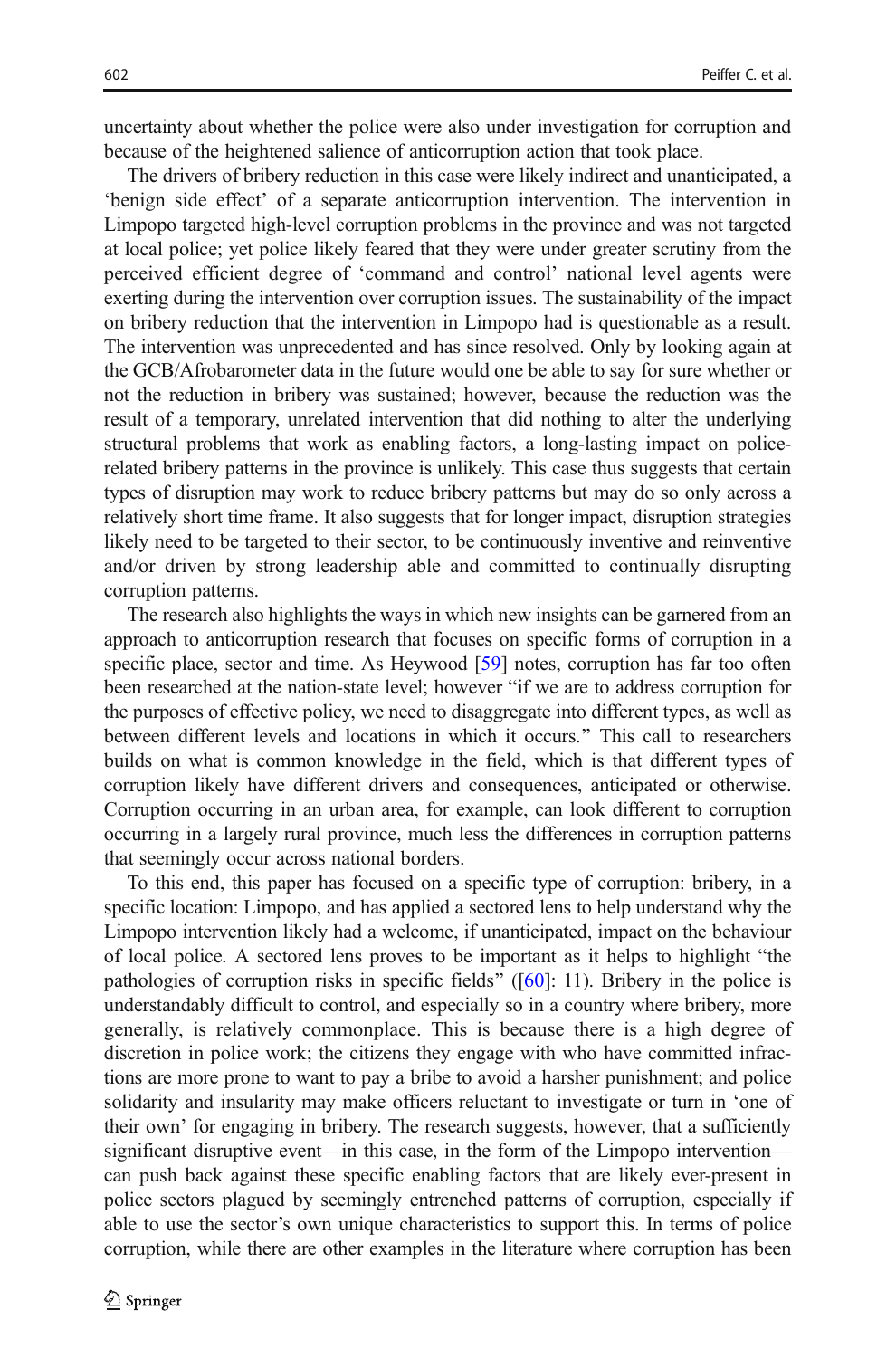reduced in the sector, these tend to be standalone studies (e.g., [[68](#page-19-0)–[70](#page-19-0)], among others). Indeed, there is a paucity of comparative research on the sector, which makes it difficult to assess whether the disruptive effect seen in Limpopo is unusual and how it might compare to cases elsewhere.

The research has not uncovered other cases where bribery has reduced as an unintended consequence of another governance intervention. In writing about antipoverty programmes, Klitgaard tells us, BIn policy circles, we have become perhaps too accustomed to think that all unintended results must be perverse; in science we are much more tolerant, and indeed we are fond of thinking about serendipity, good things that happen as the unanticipated outcomes of trying our hardest"  $(71]$ : 1963). This is important because it reminds us that unintended consequences can be welcome as well as unwelcome. However, the anticorruption field gives little—if any—attention to studying these welcome unintended consequences. Without knowing much about when and why such benign side effects may have occurred in the past, researchers and practitioner are unable to begin to predict when they may occur again or what factors could be put in place to facilitate them. This is an important potential area for future research, if such cases can first be identified.

It was only through using a novel three stage identification methodology that the research was able to locate the unexpected and previously unrecognised impressive case of police related bribery reduction in Limpopo. By explicitly scrutinising sectorspecific bribery patterns the methodology presents one way forward for researchers to explicitly adopt the "meso-level approach" to researching corruption that Heywood describes the field as needing ([[59](#page-19-0)]:42). However, the methodology contributes more than just this. By not relying on reputational assessments to identify progress, the methodology was able to identify a positive trend that was, for all intents and purposes, 'hidden' or unrecognised. The case, therefore, also demonstrates that the methodology can be useful for identifying progress where it may be least expected to occur. While the field has learned a lot from well-recognised and researched cases of corruption reduction, it is perhaps from those unexpected places—perceived to be fraught with intractable problems in the fight against corruption—that lessons about how corruption can be effectively disrupted are arguably most valuable.

Acknowledgements This research has been funded by the British Academy/Global Challenges Research Fund Sustainable Development Programme (grant number GF160007). An earlier version of this paper was presented at the Australasian Aid Conference and at the Australian Department of Foreign Affairs and Trade, Canberra; at Transparency International, Berlin; the OECD Integrity Forum, Paris; the International Studies Association Annual Convention, San Francisco; the British Academy, London; Northwestern University; the UK Department for International Development in London and Ghana; the World Bank, Washington DC; and Global Integrity, Washington DC. In, particular we would like to thank Edouard Al-Dahdah, Shanta Devarajan, Peter Evans, Kristian Futol, Till Hartmann, Paul Heywood, Alan Hudson, Paul Jackson, Phil Mason, Alina Mungiu-Pippidi, Coralie Pring, Francesca Recanatini, Johannes Thon, Joel Turkewitz, Sanne Weber and Dieter Zinnbauer, who have all generously given time and feedback, as well as the many participants in workshops and presentations who asked interesting and challenging questions. The authors also wish to thank Johan Berger, David Bruce, Marianne Carmer, Liza Grobler, Stefan Grobler, Willie Hofmeyr, Anine Kriegler, David Lewis, Lefate Makunyane, Paul McNally, Gareth Newham, Matthew Skade, Hennie Van Vuuren, and Rudolph Zinn, for sharing their insights with the research team. We are particularly grateful for the Generals, Brigadiers, Colonels, Station Commanders, Sergeants, Constables and South African and UK civil servants whose invaluable insights and experiences informed this research but who did not wish to be named.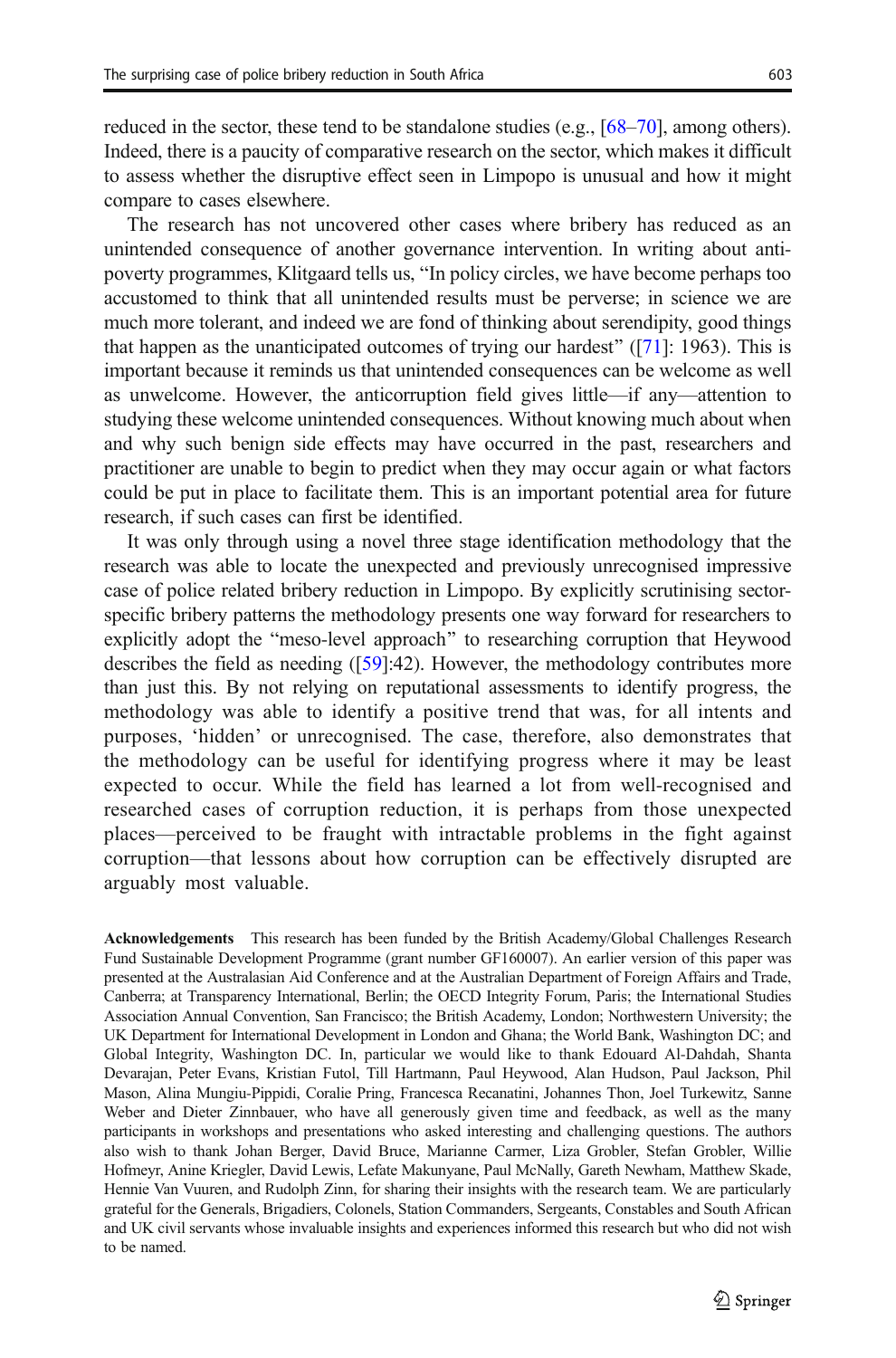<span id="page-17-0"></span>Open Access This article is distributed under the terms of the Creative Commons Attribution 4.0 International License (http://creativecommons.org/licenses/by/4.0/), which permits unrestricted use, distribution, and reproduction in any medium, provided you give appropriate credit to the original author(s) and the source, provide a link to the Creative Commons license, and indicate if changes were made.

# References

- 1. Ramaphosa, C. (2018). South African president Cyril Ramaphosa's full speech: #SONA2018. Retrieved from [https://www.cnbcafrica.com/news/southern-africa/2018/02/16/south-african-president-cyril](https://www.cnbcafrica.com/news/southern-africa/2018/02/16/south-african-president-cyril-ramaphosas-full-speech-sona2018/)[ramaphosas-full-speech-sona2018/](https://www.cnbcafrica.com/news/southern-africa/2018/02/16/south-african-president-cyril-ramaphosas-full-speech-sona2018/).
- 2. Cotterill, J. (2018, February 16). Cyril Ramaphosa pledges to 'turn tide of corruption'. Retrieved from Financial Times: <https://www.ft.com/content/d8d61d5e-133c-11e8-940e-08320fc2a277>.
- 3. Frum, D. (2018, March 2). Can a new president really solve South Africa's corruption problem? Retrieved from The Atlantic: [https://www.theatlantic.com/international/archive/2018/03/south-africa](https://www.theatlantic.com/international/archive/2018/03/south-africa-ramaphosa/554762/)[ramaphosa/554762/](https://www.theatlantic.com/international/archive/2018/03/south-africa-ramaphosa/554762/).
- 4. Mde, V. (2018, March 1). Ramaphosa plays the hand he was dealt. Retrieved from Mail & Guardian [https://mg.co.za/article/2018-03-01-ramaphosa-plays-the-hand-he-was-dealt/#.Wqe1\\_t5Aho4.email](https://mg.co.za/article/2018-03-01-ramaphosa-plays-the-hand-he-was-dealt/#.Wqe1_t5Aho4.email).
- 5. Onishi, N. (2018, Febuary 15). New South Africa leader faces old question: is there will to fight corruption? Retrieved from New York Times: [https://www.nytimes.com/2018/02/15](https://www.nytimes.com/2018/02/15/world/africa/south-africa-ramaphosa-corruption.html) [/world/africa/south-africa-ramaphosa-corruption.html](https://www.nytimes.com/2018/02/15/world/africa/south-africa-ramaphosa-corruption.html)
- 6. Transparency International. (2007). 2007 Corruption perception index. Retrieved from Transparency International: [https://www.transparency.org/research/cpi/cpi\\_2007/0](https://www.transparency.org/research/cpi/cpi_2007/0)
- 7. Transparency International. (2017). 2017 Corruption perception index. Retrieved from Transparency International: [https://www.transparency.org/news/feature/corruption\\_perceptions\\_index\\_2017.](https://www.transparency.org/news/feature/corruption_perceptions_index_2017)
- 8. Faull, A. (2007). Corruption and the south African police service. A review and its implications. Institute for Security Studies, (150), 20.
- 9. Basson, A., & Du Toit, P. (2017). Enemy of the state: How Jacob Zuma stole South Africa and how the people fought back. Johannesburg: Jonathan Ball Publishers.
- 10. Transparency International. (2003). 2003 Global corruption barometer. Retrieved from Transparency International: [https://www.transparency.org/whatwedo/publication/gcb\\_2003](https://www.transparency.org/whatwedo/publication/gcb_2003)
- 11. Republic of South Africa. (1996). Consitution of the Republic of South Africa. Pretoria: Government printers.
- 12. Corruption Watch. (2012, June 27). SA sees SAPS as most corrupt within the state survey. Retrieved from Corruption Watch: [http://www.corruptionwatch.org.za/sa-sees-saps-as-most-corrupt-within-the](http://www.corruptionwatch.org.za/sa-sees-saps-as-most-corrupt-within-the-state-survey/)[state-survey/](http://www.corruptionwatch.org.za/sa-sees-saps-as-most-corrupt-within-the-state-survey/)
- 13. IOL. (2001, July 3). Top cop arrested for fraud. Retrieved from IOL: [https://www.iol.co.za/news/south](https://www.iol.co.za/news/south-africa/top-cop-arrested-for-fraud-69044)[africa/top-cop-arrested-for-fraud-69044](https://www.iol.co.za/news/south-africa/top-cop-arrested-for-fraud-69044)
- 14. Newham, G. (2002, October 31). Latest CVSR in the media. Retrieved from the Centre for the Study of violence and reconciliation: [http://www.csvr.org.za/media-articles/latest-csvr-in-the-media/2123-the](http://www.csvr.org.za/media-articles/latest-csvr-in-the-media/2123-the-closure-of-the-police-anticorruption-unit-sends-all-the-wrong-signals)[closure-of-the-police-anticorruption-unit-sends-all-the-wrong-signals](http://www.csvr.org.za/media-articles/latest-csvr-in-the-media/2123-the-closure-of-the-police-anticorruption-unit-sends-all-the-wrong-signals)
- 15. Mahlati, Z. (2018, January 17). Suspended crime intelligence boss Richard Mdluli 'relieved of duties'. Retrieved from IOL: [https://www.iol.co.za/news/politics/suspended-crime-intelligence-boss-richard](https://www.iol.co.za/news/politics/suspended-crime-intelligence-boss-richard-mdluli-relieved-of-duties-12770906)[mdluli-relieved-of-duties-12770906](https://www.iol.co.za/news/politics/suspended-crime-intelligence-boss-richard-mdluli-relieved-of-duties-12770906).
- 16. Selebi v State. (2010). 240/211 [2011] ZASCA 249; 2012 (1) SA 487 (SCA); 2012 (1) SACR 209 (SCA); [2012] 1 All SA 332 (SCA) (South Gauteng High Court, Johannesburg July 5, 2010).
- 17. Basson, A. (2010, August 3). Selebi sentenced to 15 years. Retrieved from Mail & Guardian [https://mg.](https://mg.co.za/article/2010-08-03-selebi-sentenced-to-15-years) [co.za/article/2010-08-03-selebi-sentenced-to-15-years](https://mg.co.za/article/2010-08-03-selebi-sentenced-to-15-years).
- 18. BBC. (2012, June 12). South Africa police chief Bheki Cele fired by Jacob Zuma. Retrieved from BBC: <http://www.bbc.co.uk/news/world-africa-18414786>
- 19. Khoza, A. (2017, June 12). Phiyega a huge disappointment ISS. Retrieved from news24: [https://www.](https://www.news24.com/SouthAfrica/News/phiyega-a-huge-disappointment-iss-20170612) [news24.com/SouthAfrica/News/phiyega-a-huge-disappointment-iss-20170612.](https://www.news24.com/SouthAfrica/News/phiyega-a-huge-disappointment-iss-20170612)
- 20. Serrao, A. (2018, Febuary 8). A look back into the case against Phahlane. Retrieved from news24: <https://www.news24.com/SouthAfrica/News/a-look-back-into-the-case-against-phahlane-20180208>.
- 21. Independent Police Investigative Directorate (IPID). (2013/14) Annual report. Pretoria: Independent police investigative directorate.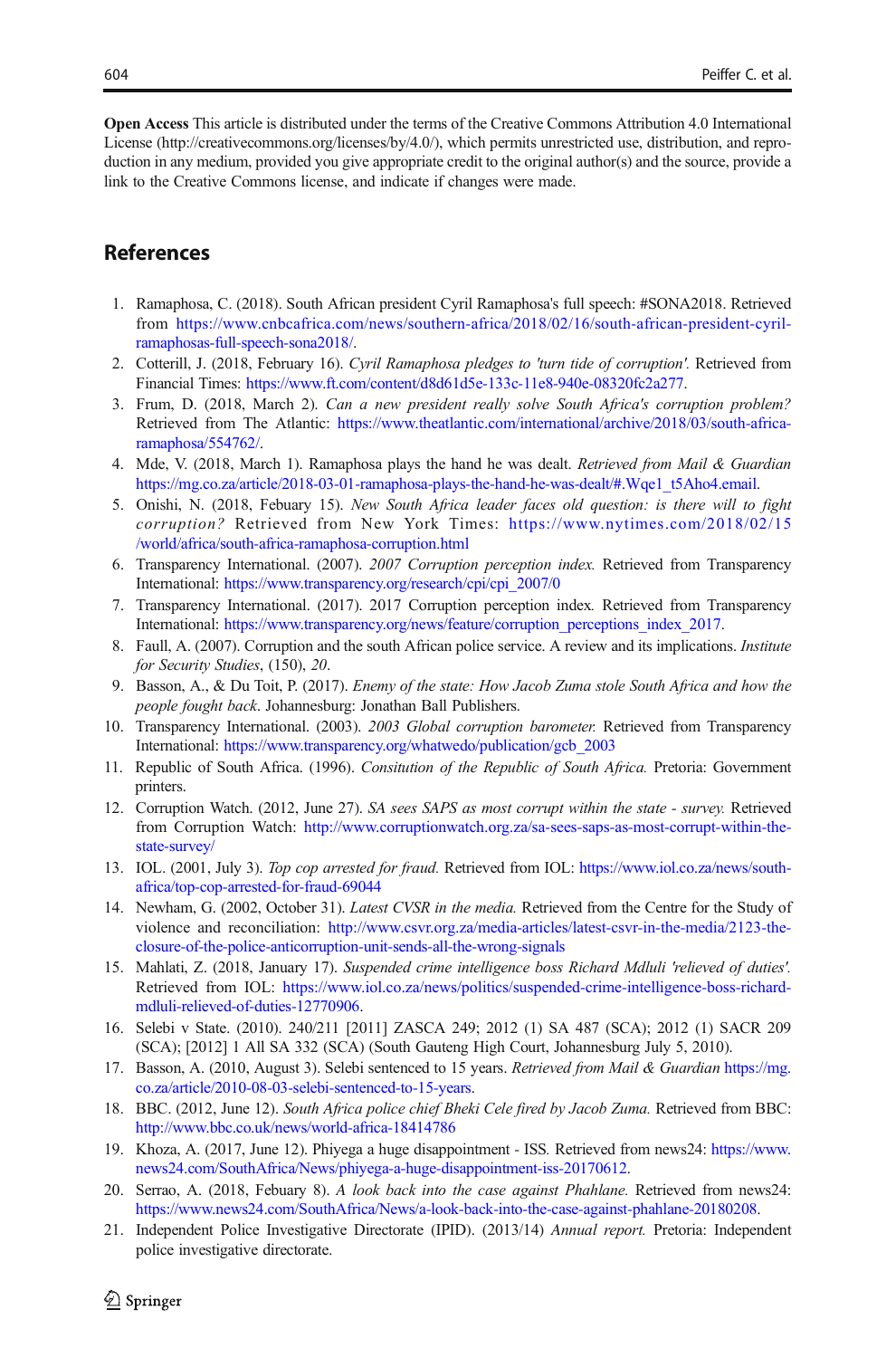- <span id="page-18-0"></span>22. Independent Police Investigative Directorate (IPID). (2014/15) Annual report. Pretoria: Independent police investigative directorate.
- 23. Independent Police Investigative Directorate (IPID). (2015/16) Annual report. Pretoria: Independent police investigative directorate.
- 24. Corruption Watch. (2017). 2017 annual report. Pretoria: Corruption Watch.
- 25. Andrews, M. (2013). Explaining positive deviance in public sector reforms in development. Helsinki, Finland: UNU-WIDER.
- 26. Andrews, M. (2015). Explaining positive deviance in public sector reforms in development. World Development, 74(74), 197–208. <https://doi.org/10.1016/j.worlddev.2015.04.017>.
- 27. Donaldson, J. A. (2008). Growth is good for whom, when, how? Economic growth and poverty reduction in exceptional cases. World Development, 36(11), 2127–2143. [https://doi.org/10.1016/j.](https://doi.org/10.1016/j.worlddev.2007.10.020) [worlddev.2007.10.020.](https://doi.org/10.1016/j.worlddev.2007.10.020)
- 28. Leonard, D. (1991). African successes: Four public managers of Kenyan rural development. Berkeley: University of California Press.
- 29. Melo, M. A., Ng'ethe, N., & Manor, J. (2012). Against the odds: Politicians, institutions, and the struggle against poverty. London: Hurst Publishers.
- 30. Naazneen, B., Huybens, E., & Vinuela, L. (2014). Institutions taking root : Building state capacity in challenging contexts. Washington: World Bank.
- 31. Roll, M. (2011). The state that works: 'Pockets of effectivness' as a perspective on stateness in developing countries. Mainz, Germany: Johannes Gutenberg University.
- 32. Tendler, J. (1997). Good government in the tropics. Baltimore: John Hopkins University Press.
- 33. 6, P. (2010). When forethought and outturn part: Types of unanticipated and unintended consequences. In Margetts, H., 6, P. & Hood, C. (eds.). Paradoxes of Modernization: Unintended consequences of public policy reform. Oxford: Oxford University Press, 44–60.
- 34. Grindle, M. (1997). Getting good government: Capacity building in the public sectors of developing countries. Harvard. Harvard University Press.
- 35. Owusu, F. (2006). Differences in the performance of public organisations in Ghana: Implications for public-sector reform policy. Development Policy Review, 24(6), 693–705. [https://doi.org/10.1111/j.1467-](https://doi.org/10.1111/j.1467-7679.2006.00354.x) [7679.2006.00354.x.](https://doi.org/10.1111/j.1467-7679.2006.00354.x)
- 36. Peiffer, C., & Armytage, R. (2018). Searching for success: A mixed methods approach to identifying and examining positive outliers in development outcomes. Birmingham: Developmental Leadership Program.
- 37. Transparency International. (2018, March 14). Global corruption barometer. Retrieved from Transparency International: <https://www.transparency.org/research/gcb/overview>
- 38. Peiffer, C. (2012). From islands of integrity to understanding the politics of corruption reduction: Phase one: statistical identification of positive outliers. Birmingham: Developmental Leadership Program.
- 39. Afrobarometer. (2018, March 14). Afrobarometer survey. Retrieved from <http://afrobarometer.org/>
- 40. Statistics of South Africa. (2017a, January 27). Living conditions of households in South Africa. Retrieved from <http://www.statssa.gov.za/publications/P0310/P03102014.pdf>
- 41. Statistics of South Africa. (2017b, July 31). Mid-year population estimates. Retrieved from [http://www.](http://www.statssa.gov.za/publications/P0302/P03022017.pdf) [statssa.gov.za/publications/P0302/P03022017.pdf](http://www.statssa.gov.za/publications/P0302/P03022017.pdf)
- 42. Fassin, D., Wilhelm-Soloman, M., & Segatti, A. (2017). Asylum as a way of life: The politics and experience of indeterminancy in South Africa. Current Anthropology, 58(2), 160–187.
- 43. Wilhelm-Soloman, M. (2016). The Limpopo River and the Mediterranean Sea: Asylum seeking and migration policing in South Africa and Europe. Retrieved from [https://blogs.lse.ac.uk/africaatlse/2016/02](https://blogs.lse.ac.uk/africaatlse/2016/02/06/the-limpopo-river-and-the-mediterranean-sea-asylum-seeking-and-migration-policing-in-south-africa-and-europe/) [/06/the-limpopo-river-and-the-mediterranean-sea-asylum-seeking-and-migration-policing-in-south](https://blogs.lse.ac.uk/africaatlse/2016/02/06/the-limpopo-river-and-the-mediterranean-sea-asylum-seeking-and-migration-policing-in-south-africa-and-europe/)[africa-and-europe/](https://blogs.lse.ac.uk/africaatlse/2016/02/06/the-limpopo-river-and-the-mediterranean-sea-asylum-seeking-and-migration-policing-in-south-africa-and-europe/)
- 44. Khala, C. (2018, December 11). Crime Stats 2018: The 10 areas by province most affected by crime in South Africa. Retrieved from: [https://www.thesouthafrican.com/crime-stats-2018-ten-dangerous](https://www.thesouthafrican.com/crime-stats-2018-ten-dangerous-provinces-south-africa/)[provinces-south-africa/](https://www.thesouthafrican.com/crime-stats-2018-ten-dangerous-provinces-south-africa/).
- 45. Business Tech (2017, November 5). The 10 worst crime areas in every province in South Africa. Retrieved from [https://businesstech.co.za/news/lifestyle/208887/the-10-worst-crime-areas-in-every](https://businesstech.co.za/news/lifestyle/208887/the-10-worst-crime-areas-in-every-province-in-south-africa/)[province-in-south-africa/](https://businesstech.co.za/news/lifestyle/208887/the-10-worst-crime-areas-in-every-province-in-south-africa/)
- 46. Municipalities of South Africa (n.d.) Retrieved from: <https://municipalities.co.za>
- 47. Uwizeyimana, D. E. (2014). Assessment of the intervention of the national government in the Limpopo Province of South Africa (2011-2013). Administratio Publica, 22(4), 80–99.
- 48. Munzhedzi, P. (2014). The national government's intervention in the provincial government: A case of Limpopo Province in South Africa. Mediterranean Journal of Social Sciences, 5(20), 699–704. [https://doi.org/10.5901/mjss.2014.v5n20p699.](https://doi.org/10.5901/mjss.2014.v5n20p699)